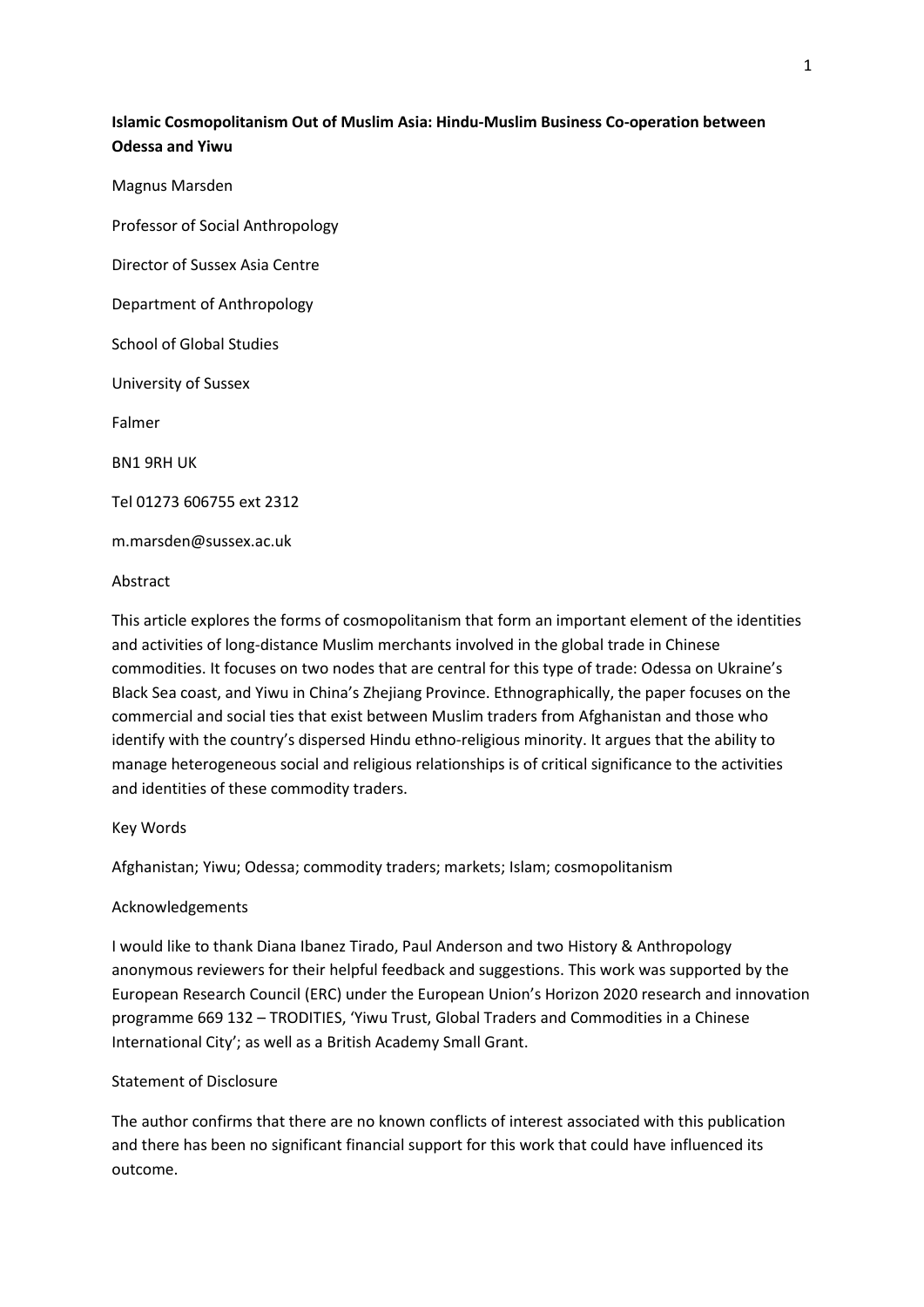#### **Introduction<sup>1</sup>**

This article explores the forms of cosmopolitanism that are an important element of the identities and activities of long-distance Muslim merchants involved in the global trade in Chinese commodities. It focuses on two nodes located at different extremes of Asia that are central for this type of trade and that also feature prominently in the geographical imaginations of Muslim Asia's traders: the port of Odessa on Ukraine's Black Sea coast, and the officially designated 'International Trade City' of Yiwu in China's Zhejiang Province. Both Odessa and Yiwu have risen to prominence in the geographical horizons of Asian Muslim traders over the past two decades as vibrant sites for the procurement and distribution of small and mostly low-grade Chinese-made commodities. Odessa is well-known to scholars of the post-Soviet world for the Seventh-Kilometre wholesale market: a 'container market' that acts as a central distribution node for Chinese commodities across Ukraine and, until the Russian annexation of Crimea in 2014, also Russia (cf. Humphrey and Skrvskaja 2009). While the commodities sold in the Seventh-Kilometre are sourced by traders from a variety of cities in China, including Beijing and Guangzhou, Yiwu is an especially significant location for Odessa-based traders to source 'small commodities' (especially toys, umbrellas, and souvenirs). If the Seventh-Kilometre market figures strongly in representations of contemporary Odessa, then Yiwu's commercial landscape is dominated by the world's largest market for the purchase of 'small commodities': the Futian market complex is home to over 70,000 shops which sell 1.7 million types of 'small commodity' (Marsden 2016a).

An expanding body of scholarship has documented and theorised the type of insights that a consideration of the social and economic dynamics of markets such as the Seventh-Kilometre and Futian reveal into the nature of 'globalisation from below' (Matthews et al. 2012). Less is known about the relations that exist between the different nodes that are critical for this type of commerce (Pliez 2012). An analysis of such city-to-city relationships adds a further layer to our understanding of 'globalisation from below', however, because the connections between Yiwu and Odessa are mediated not only through a flow of commodities but also a sustained circulation of commercial personnel.<sup>2</sup> As I explore below, the identities of the mobile merchants and sojourners involved in such types of movement are regularly informed by the long-term experience of mobility, often over the course of several decades. In terms of the relationship between Odessa and Yiwu, Muslim communities and networks play an especially visible role in mediating the relationship between these two trading cities: investigating the relationship between the two cities also stands to illuminate the understanding of the forms of Islam and Muslim identity that are an important feature of China's relationship to the post-Soviet world.

The article builds on and make connections between two bodies of literature that raise conceptual issues for both anthropologists and historians concerned with study of trade, mobility, and transregional connectivity. On the one hand, studies of transregional trading networks have revealed the insights that this type of social formation offers into understanding the nexus between mobility and cosmopolitan identity formations. Scholars of trading networks have brought recognition to the long-term role that 'mobile societies' have played in forging connections between adjacent world regions, and over long periods of time (Ho forthcoming). In so doing, they have illuminated the

<sup>&</sup>lt;sup>1</sup> Following anthropological convention, pseudonyms are used throughout.

<sup>&</sup>lt;sup>2</sup> On the notion of circulation see Markovits et. al 2006; cf. Ho forthcoming on 'mobile societies'.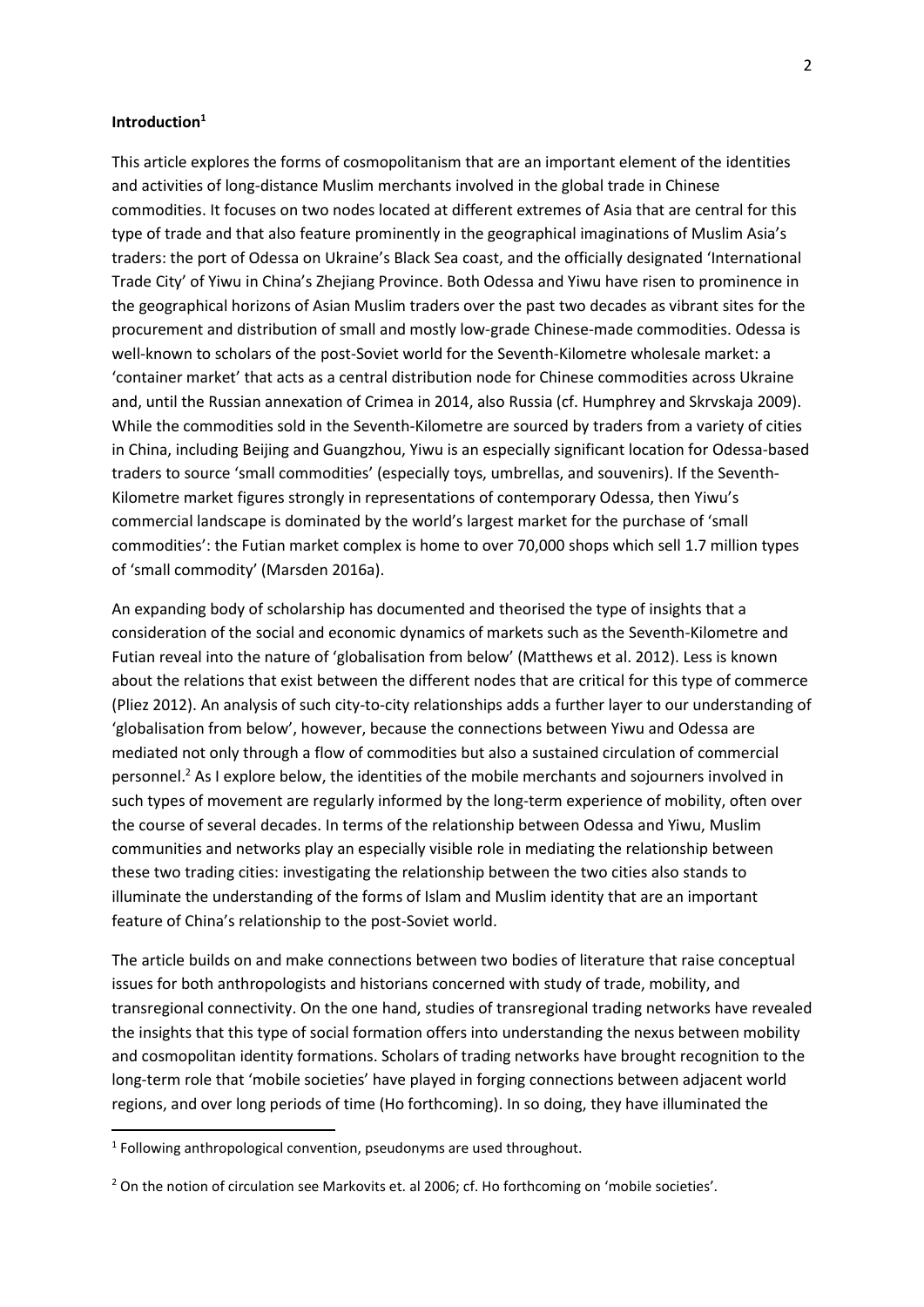importance of the transregional as a specific scale of analysis (Henig 2016b) and brought into focus analytical problems associated with the use of categories such as 'globalisation' and 'translationalism' (Ho 2002). This body of literature has also made a contribution by demonstrating that trading networks play a role in facilitating not merely the geographical movement of commodities but also of ideas and practices. Historians increasingly recognise how rather than having been based merely on 'in-group cohesion' (Thompson 2011), the permeable social identities of those who made up trading networks facilitated the type of cross-cultural relations that were critical to their commercial activities (Aslanian 2011; Trivellato 2014). Anthropologists have built on this literature by addressing the ways in which cross-cultural interactions reflect sedimeted forms of social action embedded in historic mobility, rather than arising directly out of the 'flows' associated with modern expressions of globalisation (cf. Marsden and Ibanez 2015).

Recognition of the flexible nature of the social identities of trading networks led several anthropologists to conceptualise such social formations as being 'cosmopolitan' (e.g. Werbner 1999). More recently, scholarship has addressed the way in which by focusing on the cosmopolitan openness of trading networks earlier studies paid insufficient attention to the intensely 'local' aspect of mobile traders' identities and the ways in which in which these existed alongside their cosmopolitanism (Ho 2006; Marsden 2008; Osella and Osella 2007). A second body of work that developed in parallel to studies nuancing the use in anthropological theory of the notion of cosmopolitanism, documented the contested political history of the term, shedding light on the celebratory way in which academics have deployed it (Cf. Grant 2011; Gilroy 2009; Humphrey 2004, 2012). In the light of new studies of 'local cosmopolitans' and critical awareness of the term's politically charged history, scholars have increasingly studied 'post-cosmopolitanism'. Postcosmopolitanism is used in the analysis of contexts whose populations have experienced 'a copresence of cosmopolitanism and its opposite, ethnic violence, …. over time' (Humphrey and Skvirskaja 2012:6; cf. Henig 2016a). Studies of post-cosmopolitanism focus not on unqualified attempts to achieve universal human openness but on the specific practices people living in fragile social settings employ in order to live a life that is simultaneously both 'together and apart' (Humphrey and Skvirskaja 2012: 6).

In this article, I seek to bring anthropological literature on cosmopolitanism into conversation with scholarship that has sought to document and theorise 'Islamic cosmopolitanism' (Bose and Manjapra 2012; MacClean and Nasir 2010; Werbner 2016). Islamic cosmopolitanism is depicted as emerging over the course of centuries of Islamic history and in the context of mobility and interaction resulting both from Islamic teachings and practices (especially those collectively labelled as Sufi) and the importance of long-distance trade to Asia's Muslim societies (e.g. Nasir 2016: 146-149; Lawrence 2012). There is recognition of the conceptual problems inherent with such scholarship. Hodgson (2009 [1973]) distinguished, for example, between the use of the term 'Islamic' to refer to a religious tradition, and 'Islamicate' to a culture that had emerged in the context of an expansive 'Afro-Eurasian' Muslim dominion. Ahmed (2016) suggests however that this distinction reproduces a simplistic understanding of Islam as a law-centred 'religion': this does little justice to Islam's cultural capaciousness, leading Nasir to argue the case for recognising the historic significance of a distinctively Islamic cosmopolitanism in a world arena he refers to as the Balkans-to-Bengal complex. Nile Green (2016), furthermore, has recently added a new angle to theoretical debates on the nature and place of cosmopolitanism in the history of Muslim Asia. He argues that a consideration of the current dynamics of Muslim Asia throw into sharp relief the celebratory tone of scholarly work on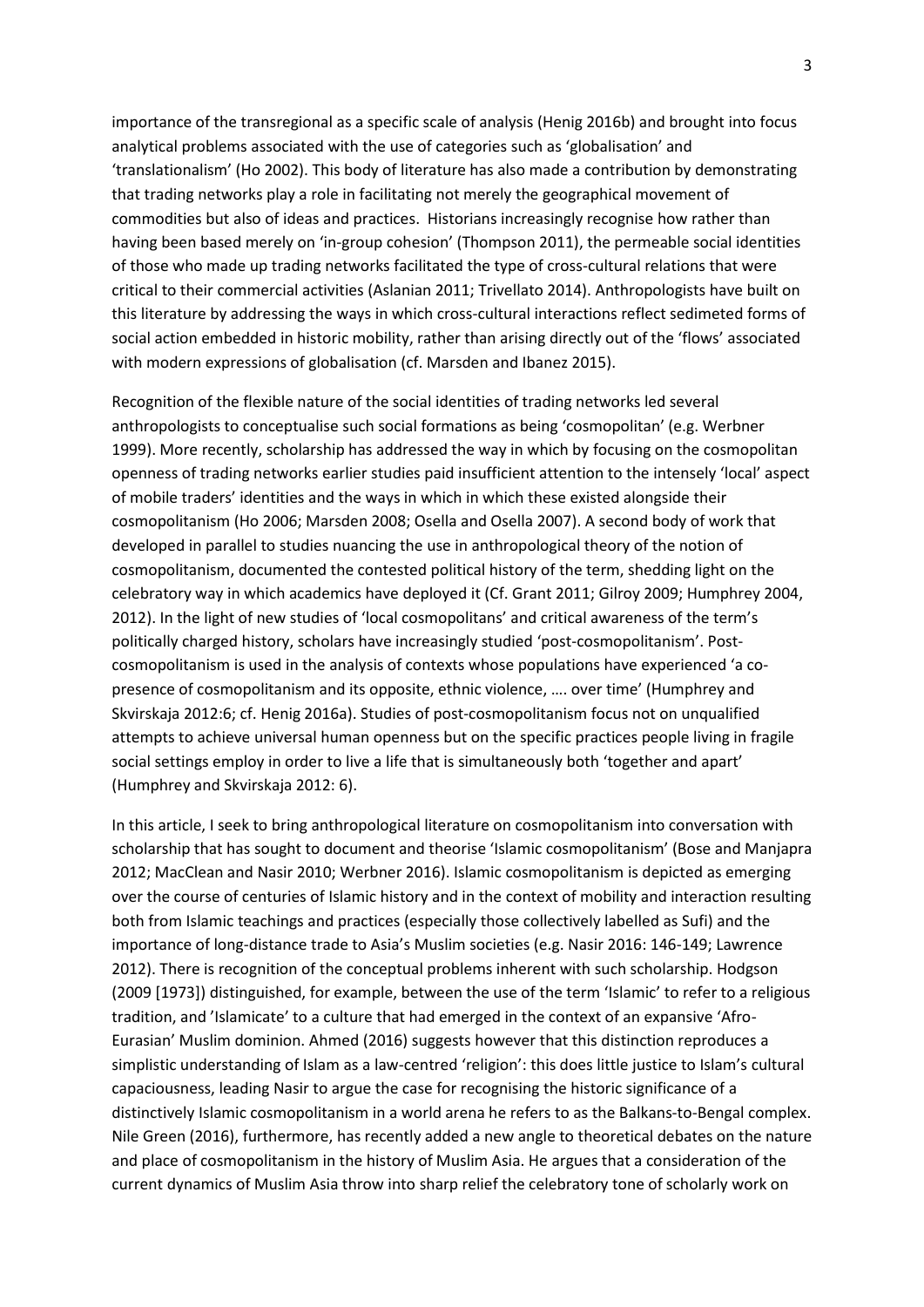Islamic cosmopolitanism. Asia's Muslim-majority cities in the first decades of the twenty-first century, Green suggests, are characterised by a steady 'decosmopoliticisation'. Against a backdrop of both population growth and rising levels of rural-urban migration, Green argues that Muslimmajority cities in Asia are both seeing the emigration of ethno-religious minorities, and the emergence of increasingly segregated urban landscapes. As such forms of segregation have become further visible in Muslim Asia, the region's ethno-religious minorities have increasingly moved to cities in the West.

By exploring networks that are predominantly though not exclusively Muslim and which connect two cities at different extremes of Asia, this article seeks to build on these studies and underscore the conceptual benefits of treating lived modes of dealing with difference not in terms of constituting a search for unqualified openness but, rather, as fraught attempts to live together at the same time as maintaining distinctive social identities. In this sense, it corroborates the findings of earlier work in the anthropology of Muslim societies and points to the relevance of such studies for understanding contemporary forms of Muslim trade and commerce. Geertz (1978) and Barth (1983) brought attention to the cosmopolitan aspects of bazaars in the Middle East yet also recognised that in other contexts (especially the home) social boundaries were vigorously erected and maintained. The article seeks demonstrate how the modes of dealing with difference that are showcased on a daily basis by the long-distance traders on whom it focuses are informed by pragmatic commercial concerns and especially visible in their commercial dealings (cf. Alavi 2015; Sood 2016). Cosmopolitanism remains a valuable analytical device for interpreting such modes of dealing with difference however because my informants think in reflexive and public ways about what their ability to fashion relationships across boundaries of religion, ethnicity and language, often asking themselves as they do what doing so signifies about themselves as well as the worlds they inhabit.

The article is based on ethnographic fieldwork conducted over the course of five years with traders who identify themselves as being from Afghanistan and who regularly travel between Yiwu and Odessa in connection with the trade in small, Chinese-made commodities. Many different trading networks are active in Odessa's Seventh-Kilometre market, ranging from Turks, Kurds and Arabs to Vietnamese, Chinese and Nigerians. Traders from Afghanistan are the focus of this article because this group specialises in the trade between Odessa and Yiwu. The history of the interaction between Odessa-based Afghans and Yiwu goes back to the late 1990s: during this decade, several individuals decided to place the import of commodities from China to Ukraine as the central element of their commercial activities. Prior to this, these men had brought goods to Ukraine from Turkey, the United Arab Emirates, as well as Thailand and Taiwan. While some of these figures have experience of trading between Ukraine and Afghanistan (e.g. exporting cooking oil and wood to Afghanistan), the business activities of most of them now revolves around Chinese-made commodities.

Elsewhere I have explored the ethnolinguistically diverse nature of these network (Marsden 2016b); my aim here is to bring attention to the commercial and social ties that exist between Muslim traders from Afghanistan and those who identify with the country's substantial but today dispersed Hindu ethno-religious minority. My ethnography suggests that the ability to manage heterogeneous social relationships (e.g. between Hindu and Muslim traders from Afghanistan) and reflect on increasingly 'hidden histories' of inter-religious engagement is of critical significance to the activities and identities of these commodity traders. The ongoing ability of Afghan Muslim merchants in Odessa and Yiwu to nurture and sustain modes of trading and living together with members of the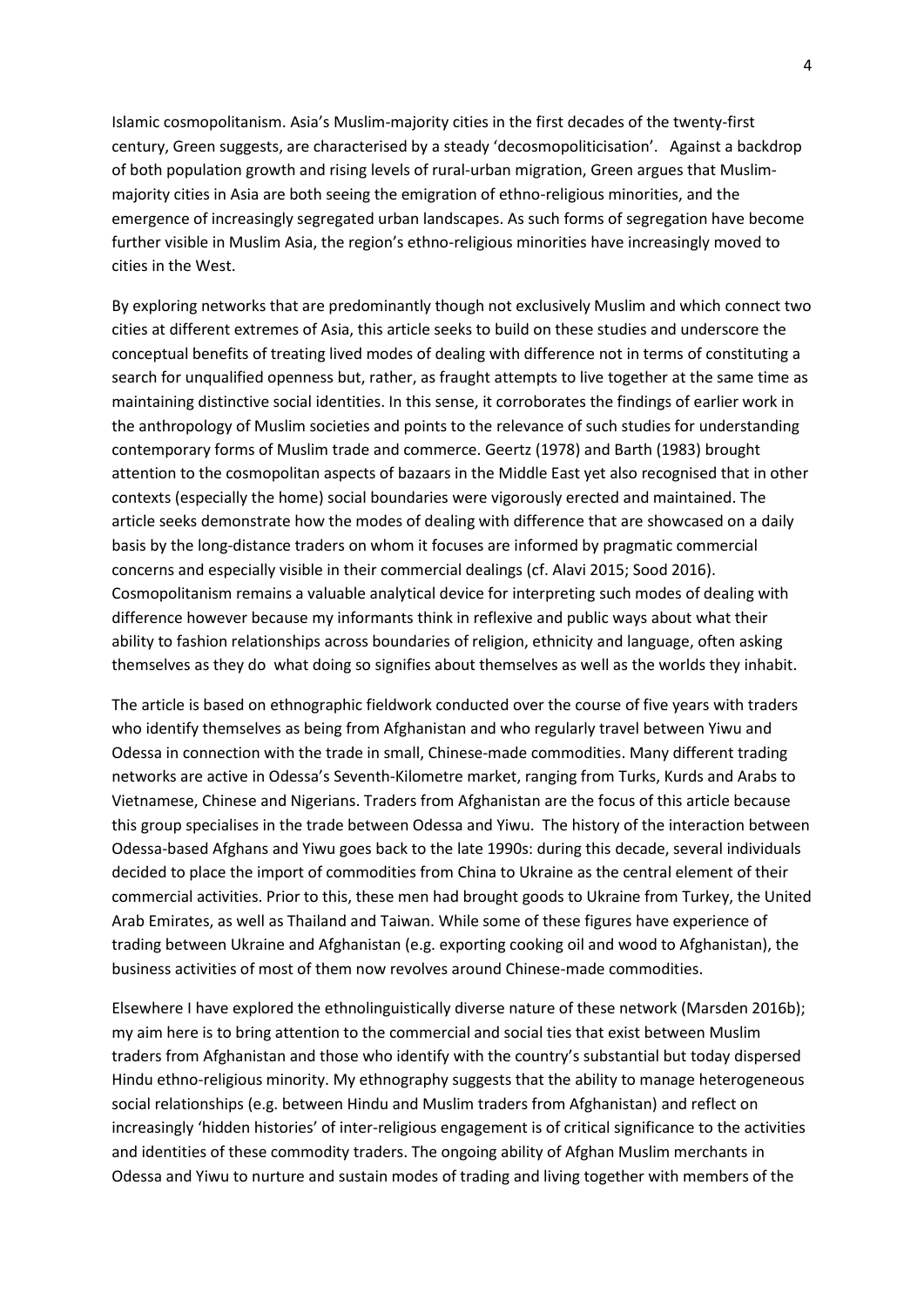country's small yet commercially influential Hindu minority corroborates Green's arguments about the 'de-cosmopolitanization' of cities in Muslim Asia. Indeed, in the context of circulations of people and things that are informed by historic forms of connectedness while also being made possible in the current era by modern forms of economic globalisation, the ethnography presented points to the social and historic processes through which Islamic cosmopolitanism is being relocated from cities with Muslim Asia to those outside.

# **Odessa and Yiwu: Sites of Asia Asian Interaction**

Attempts by anthropologists to document and explore specifically Islamic expressions of cosmopolitanism have largely focused on historic cities in the Muslim world - 'sites of interaction' (Harper and Amrith 2012) in which Muslims from different backgrounds and cultural contexts have come into contact with one another for hundreds of years (e.g. Humphrey, Marsden and Skirvskaja 2008; Can 2013). By contrast, Odessa and Yiwu have come to be known to Muslim merchants within and beyond Asia as sites in which commercial networks converge, and also as being home to sizeable and diverse Muslim communities, over a much shorter period of history.

Odessa's significance to Muslim Asians thus peaked historically in the first decades of the twentieth century: Eileen Kane (2014) has demonstrated the important role that the city played in the pilgrimage routes of Muslims from Russia, Russian and Chinese Turkestan, and Afghanistan, to the Hejaz in the nineteenth and early twentieth centuries. Steam ships sailing from Odessa both shortened the duration of the journey to Mecca, and also made possible a stop en-route in the capital city of the Ottoman Empire (Istanbul), a city that a new generation of hajjis desired to visit to see during this period. In the context of these developments, Muslim entrepreneurs and religious specialists shifted to Odessa in order to cash in on these developments: they opened inns, restaurants, and eventually imperially supported complexes for the transiting hajjis.

While Odessa was recognised as an important commercial centre by traders in Muslim settings in the early twentieth century, its significance as a site of contemporary commerce for Muslim trading networks arose against the backdrop of the Cold War. The city hosted students from Muslim countries in its universities, technical colleges, and military training academies from the 1950s onwards, some of whom went on to achieve positions of power and influence in their home countries. Aslam Watanjar (Afghanistan's Defence Minister 1979), studied in Odessa during the decade prior to his appointment to high office in Afghanistan. With the collapse of the Soviet Union, individuals (mostly men) who had been living in Odessa since having arrived there as students in the 1970s and 1980s began to trade in the city's emerging marketplaces. From the mid-1990s onwards, Ukraine's relatively porous borders enabled Muslim traders, migrants, sojourners, and exiles to move to the city with the specific aim of earning a living in the rapidly expanding Seventh-Kilometre market. Many had come to know of the city having been students in Odessa during the Soviet years; others had been alerted to its attention as a place to trade and to live well by relatives in their home countries. For still more, the city formed a useful 'way station' on overland migration to Europe (Skirvskaja 2012).

Over the following decades, Odessa's Muslim communities became an increasingly prominent and public aspect of the city's dynamics. Wealthy merchants with powerful contacts both in Ukraine and in their home countries established mosques in Odessa, including a prominent Arab cultural centrecum-mosque in the city centre. At the same time, community leaders acting on behalf of particular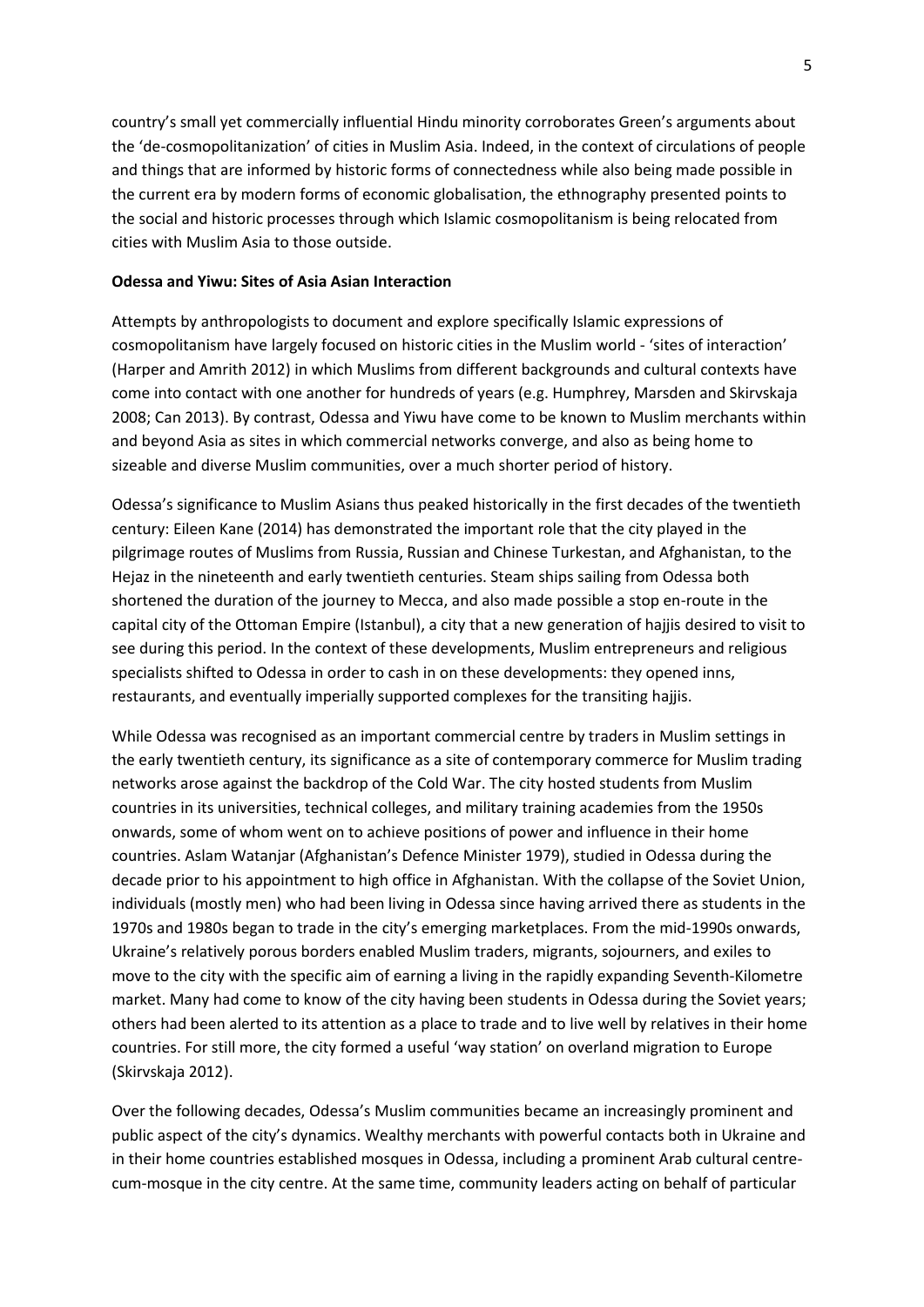ethnic and national groups established smaller prayer rooms in the city's suburbs. These were often associated with particular ethno-linguistic migrant groups (e.g. Afghans, Chechens, Daghestanis, and Azeris, as well as Kurds and Turks both from Turkey and the former Soviet Union).<sup>3</sup> Anthropologists have explored the relationships between Odessa's multiple Turkic communities in Odessa, and the diverse ways in which such people reflect about their status in the city through the lens of Ottoman history (Skrvskaja 2014). Muslim-trader-migrants to Odessa from a diverse range of ethno-linguistic backgrounds establish relations with one another, and across a variety of domains, including those of trade, religious ritual, charity, education, and family life. Islam therefore plays a public role in the city and its immediate environs; this has resulted in Odessa occupying an increasingly visible position in the geographic horizons of Muslims in West and Central Asia but simultaneously resulted in hostility by local Odessans towards Islam and Muslims (e.g. Skrvskaja 2014).

Yiwu's relationship to Asia's Muslim societies by contrast is firmly rooted in the globalising political economy that followed in the wake of China's decision to accept World Trade Organisation rules in 1997. Against the backdrop of China's policies of economic liberalisation, which grew in intensity during the 1980s, the city rose to prominence in the early 1990s as a centre for trade between China and South, Central, and West Asia. From the early 2000s onwards, Yiwu gained a degree of public notoriety in China as well as the wider world as a result of the distinctively 'Islamic' flavour of life in parts of the city in which foreign traders lived and socialised.<sup>4</sup>

If Yiwu attracts visitors from most parts of the world and is now also a home to or at least stable node in the geographically dispersed activities of culturally and religious diverse trading communities,<sup>5</sup> the city has earned a reputation amongst international networks of Muslim traders as being a Chinese city in which everyday life for observant overseas Muslims is straightforward, especially in comparison to elsewhere in the country.<sup>6</sup> During my stay in Yiwu I watched as Islamic scholars from the Rakhine region of Myanmar travelled from restaurant-to-restaurant gathering donations for members of the community. I also encountered a preacher from Indian Kashmir gathering donations for Islamic movements based in India. The main occasion on which foreign Muslim merchants based in Yiwu did regularly remark to me that their lives were being affected by stringent policy by Chinese authorities towards Islam was during the run up to the G20 2016 summit that was held in Hangzhou (85 miles from Yiwu). During this period, Yiwu's authorities carefully monitored the residency of foreign traders in the city, and restricted the widespread use of unofficial mosques for holding prayers.

Specific parts of Yiwu's urban landscape are especially informed by Islamic symbols. While in Yiwu foreign Muslim traders face few difficulties in maintaining Islamic requirements and practices during the course of everyday life. There are several mosques in the city; these are not officially registered, but are open for daily prayers (mostly presided over by Imams who belong to China's ethnically Hui

<sup>&</sup>lt;sup>3</sup> On Islamic associations in Ukraine see Yarosh, O. and D. Brylov 2011.

<sup>4</sup> An extensive body of literature exists in Chinese on Yiwu, e.g. Ma, Yan [马艳]. 2012. *Yige xinyang qunti de yimin shijian - Yiwu Musilin shehui shenghuo de minzu zhi* (The Migrated Practice of a Faith Community: An Ethnography of Yiwu Muslims Social Life). Beijing: Central Minzu U. Publishers.

<sup>&</sup>lt;sup>5</sup> According to official statistics, 14,000 foreigners are registered as living in Yiwu.

 $6$  By contrast, for migrants from Xinjiang the city is widely regarded as being a context in which it is difficult to settle for work or business due to government policies that discourage migration from Xinjiang.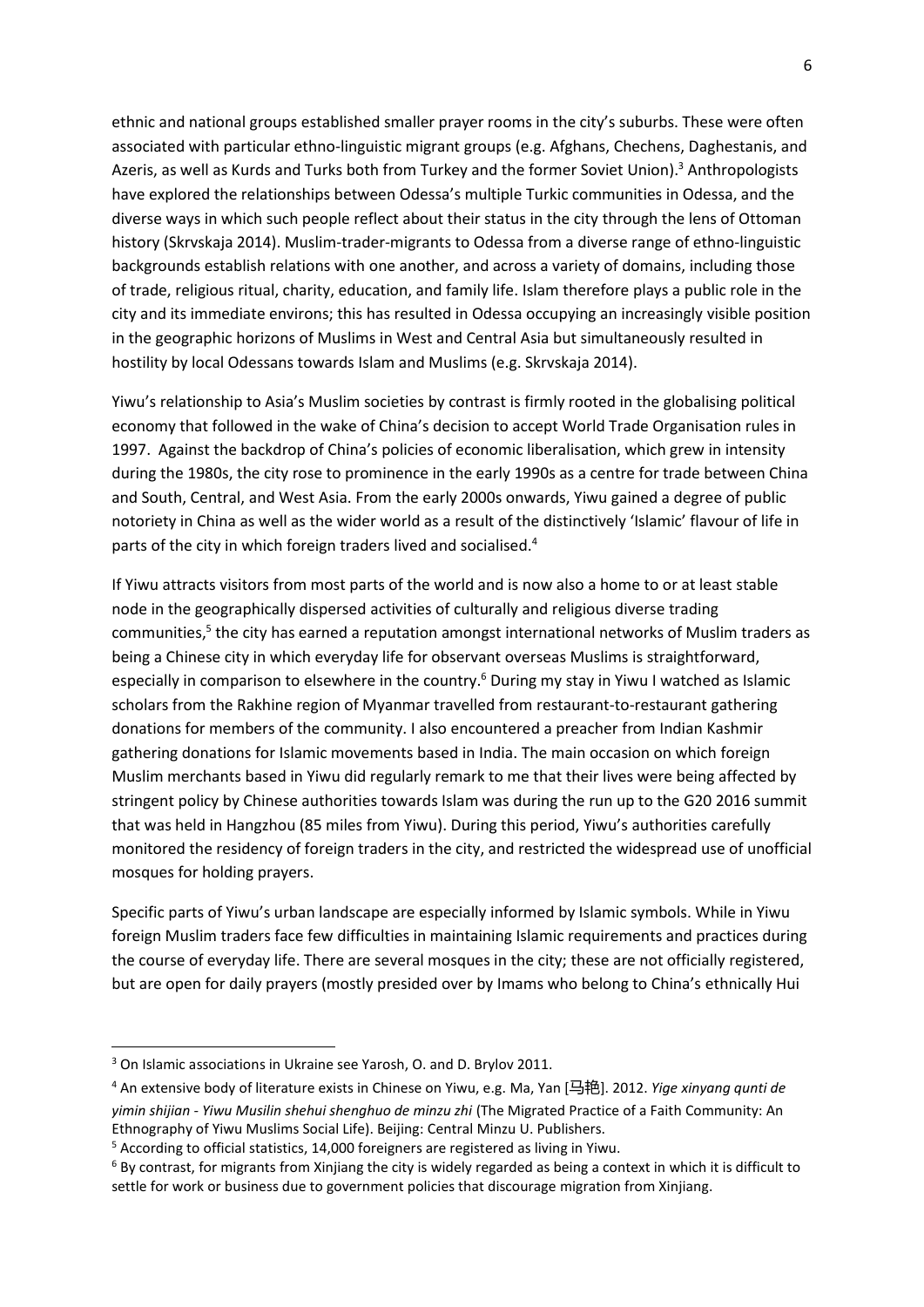Muslim community).<sup>7</sup> The city's central mosque (located a 10-minute walk from the city centre) is also a site at which Muslims gather on Friday afternoons for congregational prayer, as well as for post and pre-prayer socialising over dishes of Chinese Muslim food. During the month of Ramadan, the extended post-fast *taraweh* prayers as well as collective gatherings at which the fast is broken (*iftar*) are regularly organised in the city's many halal restaurants by traders. Indeed, during Ramadan, Muslim traders in Yiwu often collect donations that cover the travel and living expenses of a *hafiz* (a term that refers to Islamic authorities who have committed the entire Qur'an to memory) who visit Yiwu in order to recite verses of the holy book. In 2016, for example, worshippers at a mosque in Yiwu that is predominantly attended by traders from Afghanistan (though some ethnically Kurdish traders from Iran also worshipped there) arranged for two *hafiz-e qura'n* to travel to Yiwu from Mumbai. In addition to reciting the Qur'an in the mosque over the course of Ramadan, one of two *hafiz* visiting Yiwu recited the evening *azan* (which marks the opening of the days' fast) in a restaurant that is jointly owned by two Afghan traders (one of the partners had moved to Yiwu from a commercial town in southern Russia having traded between Russia and China for several years). On inquiring as to why the traders had not funded an Afghan hafiz to visit the city, a trader from north-eastern Afghanistan told me that bringing scholars to Yiwu from India worked out being more economic (*iqtisodi*); furthermore, a visiting Afghan *hafiz* required a higher level of maintenance as a guest (*mehmon*) during their stay in the city than that required of individuals who identified with a different ethno-national communities. The circulation of religious personnel in connection with major events in the Muslim calendar such as Ramadan points to the openness of Muslims in the city to engagement with people from different cultural backgrounds than their own, even if such engagement arises from the pressures of the 'religious market' (Green 2015) as much as from a distinctively religious inclination to forged ties with the 'global' Islamic *umma* (brotherhood).<sup>8</sup>

Another way in which the Islamic character of Yiwu is publicly visible is in terms of the city's 'foodways'. There are many restaurants along the city's central axis - Chouzhou Lu - that cater specifically to a Muslim clientele: restaurants run and owned by Hui and Uyghur Muslims who have migrated to Yiwu from elsewhere in China (especially Xinjiang, Ningxia, and Lanzhou), compete with eateries that have been established by international traders based in the city. For international traders, owning a restaurant is not only a mode of making money, but also a strategy for expanding their business activities, and of establishing commercial networks with traders working in the regions of the world to which they export commodities. Several such restaurants are owned by individuals who belong to communities that have played a role in serving food to mobile Muslim traders in cosmopolitan trading nodes elsewhere in Asia such as Dubai, Jeddah, and Istanbul. There are thus several Afghan restaurants in Yiwu. On the whole, these are clearly demarcated as eateries associated with Afghanistan – flags of Afghanistan adorn their walls, as too do pictures of iconic sites in the country (such as the Buddhas in Bamiyan and the shrine of Ali in Mazar-i Sharif). Indeed, the names of the restaurants reflect the competing nature of Afghanistan's official national identity formations, formations indeed that sought to harness the cosmopolitan history of the territory in which Afghanistan is located for nationalist aims. One prominent restaurant is called 'Ariana' - a name that indexes the country's pre-Islamic and European past as being the plank on which Afghanistan's political elites sought to stake a 'civilizational claims on the international stage in the

 $7$  On the ethno-national category 'Hui', see Gladney 1995; for a study of Hui Muslims, see Erie 2015. <sup>8</sup> Several of my informants reported to me that the Islamic preacher-celebratory Dr Zakir Naik visited the city in 2014. Cf. Al Sudairi 2016.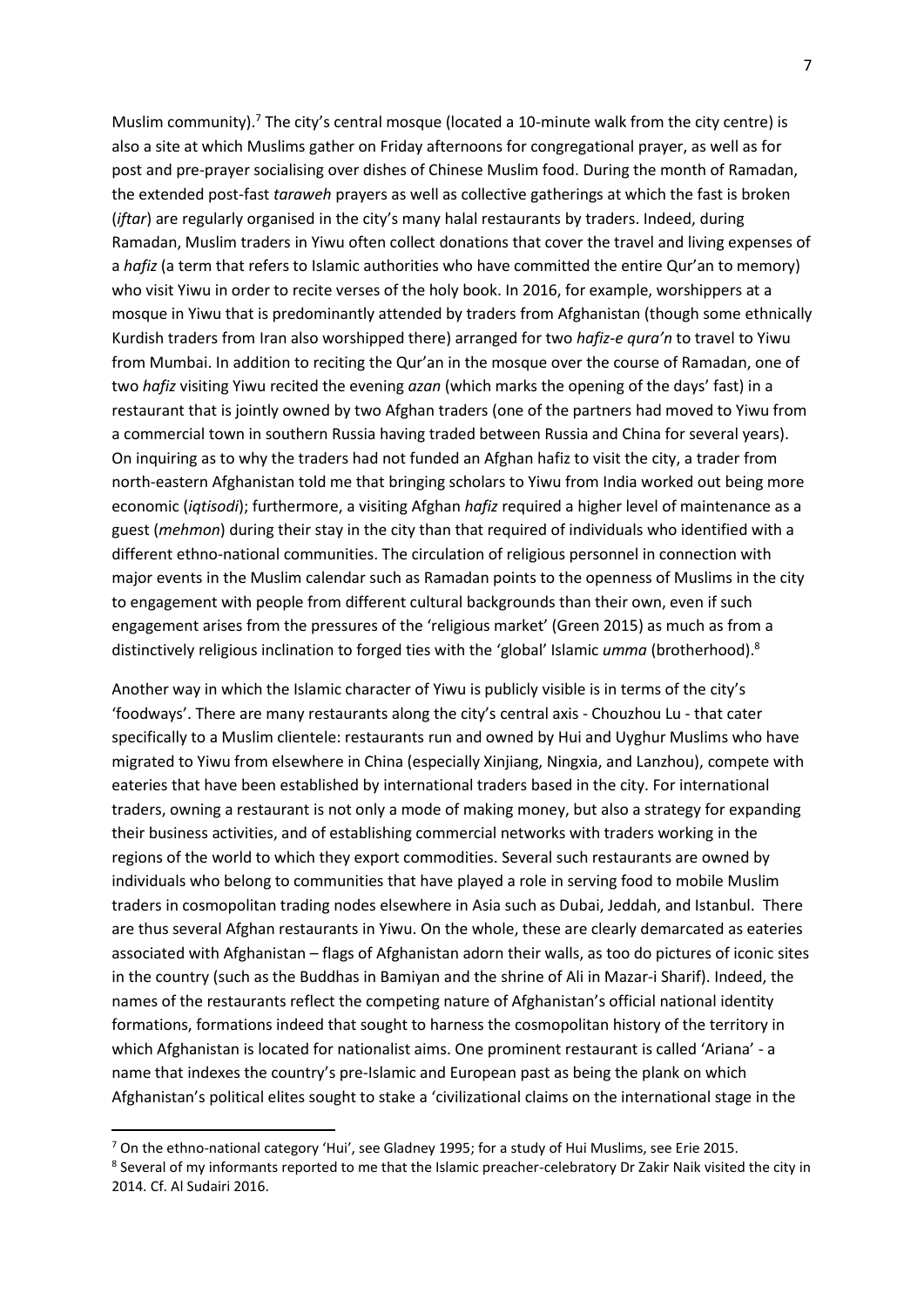decades after independence in 1919' (cf. Nile Green 2016: 1). Another restaurant owned by traders from Afghanistan in Yiwu, by contrast, carries the name Kabul Darbar, thereby geographically and politically locating Afghanistan within Islamic(ate) Eurasia (*darbar* being an Indo-Persian term used to refer to the courtly). Indeed, the names of such restaurants carry significance for traders from Afghanistan visiting and living in the city: the regular Afghan clientele at Kabul Darbar mostly comprises traders who identify themselves as speaking Pashto and hailing from regions that lie adjacent to Afghanistan's border with Pakistan; the men who gather nightly to smoke shisha and take green tea at Ariana are generally Persian speakers from central and northern Afghanistan, many of whom identify with imaginaries that insert Persianate culture and civility at the heart of Afghanistan's national identity. 9

Importantly, however, the menus and clientele of these restaurants suggest that the public presentations of these establishments as being committed to purified national communities reveals only an element of the identities of those who both own and visit them. The restaurants also sell dishes popularised by Afghan cooks and restauranteurs, for example, in Jeddah, Saudi Arabia's port city. 'Bukhary' restaurants - eateries named after the nineteenth century Central Asian Emirate which cook Central Asian dishes that have been adapted to Arab tastes over decades – are a feature of the urban landscape across Saudi Arabia that are predominantly run by Uzbek-speaking men from northern Afghanistan's Sar-i Pul province, but visited by West Africans, Saudi Arabians, and Yemenis rather more than there are Afghans or Central Asians (who frequent restaurants known to serve 'authentic' dishes). The clientele at such eateries in Yiwu – including at an establishment called 'Amanullah' that closed in 2017 - are both visiting traders from Afghanistan but also merchants from elsewhere (such as Nigeria, Yemen and Chad) who are familiar with these types of cooking having tasted it in the nodes that were important to their trading activities before they moved to Yiwu. Restaurants that appear to carry distinctively national identities, therefore bear the clear imprint of decades of circulation, as well as long-term settlement in the choke points that are important to such patterns of mobility and exchange.

The past thirty years, then, has seen the growing significance of Odessa and Yiwu within Muslim imaginaries of trade and travel. Both cities have come to be recognised as sites in which commercial personnel and merchant networks that are identifiably Muslim may thrive economically at the same time as the men and women who form them continue to publicly adhere to Islam. Additionally, while Muslim commercial networks present in both cities are defined in terms of a variety of combinations of defined ethno-linguistic and national identities, there are also important 'sites of interactions' within each of context at which Muslims from different regions and backgrounds interact. In both Odessa and Yiwu, furthermore, Muslims have been required to face and respond to forms of hostility that have arisen in the context of their being Muslim. In spite of these forces, however, for many of the traders, life in both Odessa and Yiwu is compared positively to other centres of commercial life with which they are familiar. Afghan traders, for example, regularly contrast the ease with which they lead convivial and public lives in Yiwu and Odessa with the restrictions that a combination of state officials and public attitudes towards Muslims place on this

<sup>9</sup> On the naming of businesses in other trading communities see Anderson 2011 and Heslop 2015.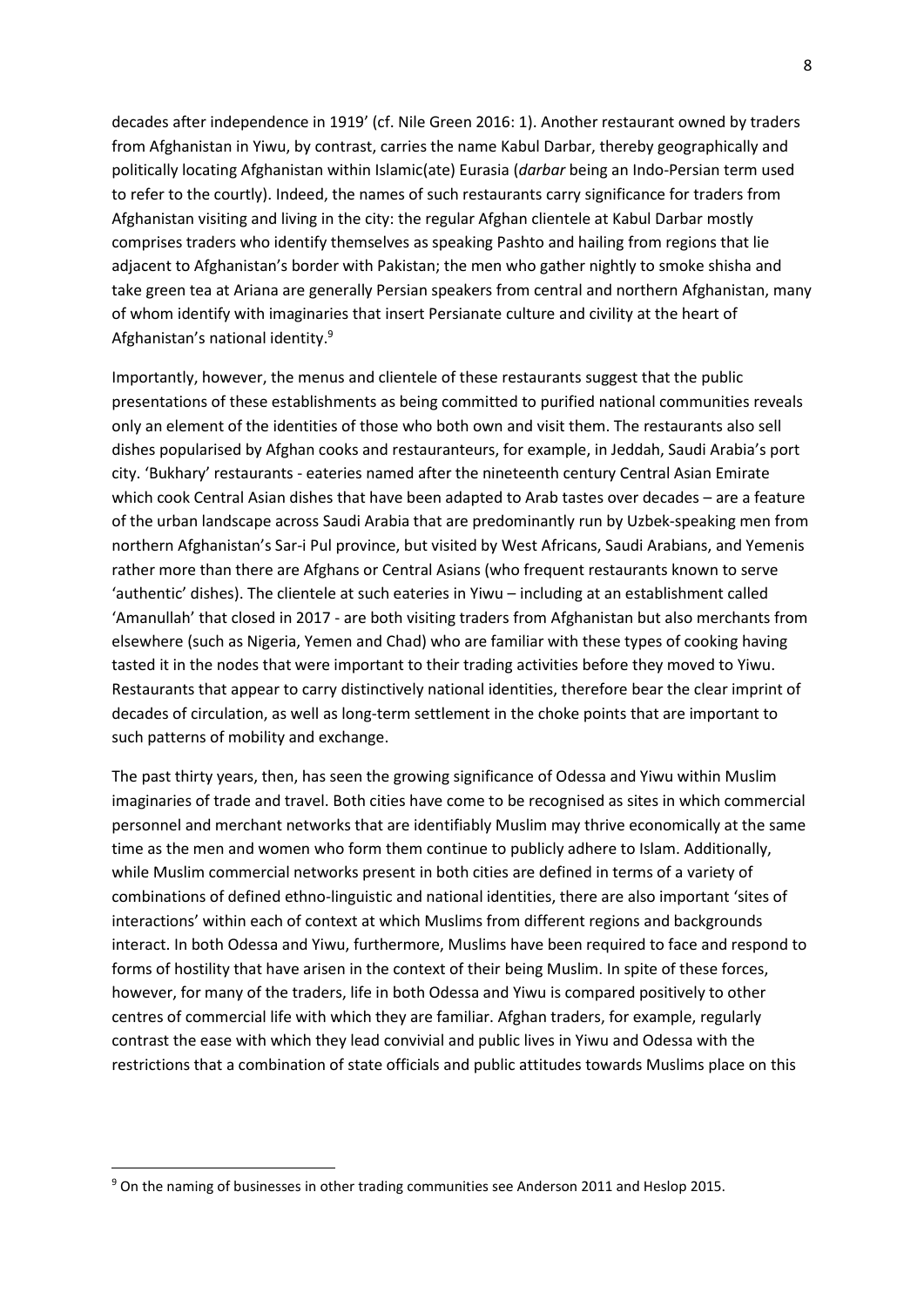aspect of everyday life elsewhere, notably in Moscow and St Petersburg, cities that are central for their transregional commercial strategies yet known as being 'difficult for life'. 10

While one aspect of both Yiwu and Odessa that attracts Muslim traders is the forms of Islamic infrastructures present in them, it is important not to exaggerate this out of context. While being able to lead a properly Muslim religious life is a critical aspect of Afghan traders' notion of the good life, many of the traders also claim that the forms of Islam practiced in Yiwu and Odessa are flexible, not only in comparison to those influential in Afghanistan but also in Western Europe. As one of my informants in Odessa remarked to me, 'I can't stand it when my Afghan relatives visit me in Ukraine from London. Immediately, they ask what is halal and what is not. I say to them, we are not bothered by that issue here, so long as it is not pork. If you are, then you had better get ready to eat fish for the remainder of your stay'. What the traders value about Yiwu and Odessa is that Islamic infrastructures and symbols are deeply embedded but not in a manner that precludes the possibility for interacting with these urban environments in relationship to different sets of values, aspirations, and moral orders (cf. Schielke 2009).

### **Hindu and Muslim Afghan Commercial Co-operations**

**.** 

While the majority of traders from Afghanistan who trade in Yiwu commodities in Odessa are Muslim, it is impossible to understand the historical emergence of their activities in both cities without taking into account the role played by people who identify with Afghanistan's Hindu and Sikh ethno-religious minorities. During the course of my fieldwork in Yiwu I noticed that there were regular gatherings of Hindus and Sikhs from Afghanistan in one of the city's most lively streets known for its outdoor restaurants and 'Middle Eastern' ambience. The men who gathered at these events – regularly involving up to 25 persons - spoke mostly in Pashtu and Dari, only occasionally breaking into Punjabi or English. They were either based permanently in Yiwu or visiting the city on purchasing trips from a wide range of global cities, most especially Moscow, Odessa, New Delhi, the UAE, and London. During the course of a series of conversations with these men, they told me how their families were often based in New Delhi, while they worked and traded between Russia, Ukraine and China. During fieldwork in 2016, members of the community also informed me that the weakening Russian currency was making their activities as importers and suppliers of goods on credit in Russia increasingly difficult and that in this context some had chosen to move to London where there are established communities of Afghan Hindus and Sikhs, mostly dating to the early 1990s and the outbreak of civil war in the country.

Dheepak for example is a trader based in Odessa who is in his early forties and belongs to a family that identifies itself as being Afghan Hindus.<sup>11</sup> Dheepak's father lived in Afghanistan until the collapse of the pro-Soviet government of President Najibullah Ahmadzai in 1992, while Dheepak himself had left Afghanistan in the early eighties, and moved to New Delhi, the city in which he had been raised and schooled. The family are Punjabi-speaking Hindus who had been based in North West India until 1947, at which point, in the context of the partition of India and the creation of

 $10$  The leading of a 'life-well-lived' is an important aspects of Afghan trading ethics, see Marsden 2016b.

 $11$  Approximately 15 Sikh and Hindu Afghan families are based in Odessa. The community have established a temple that is used as a place of worship for both Sikhs and Hindus. The temple was established in cooperation with the local branch of the Hari Krishna movement and is located in a village close to the Seventh-Kilometre market.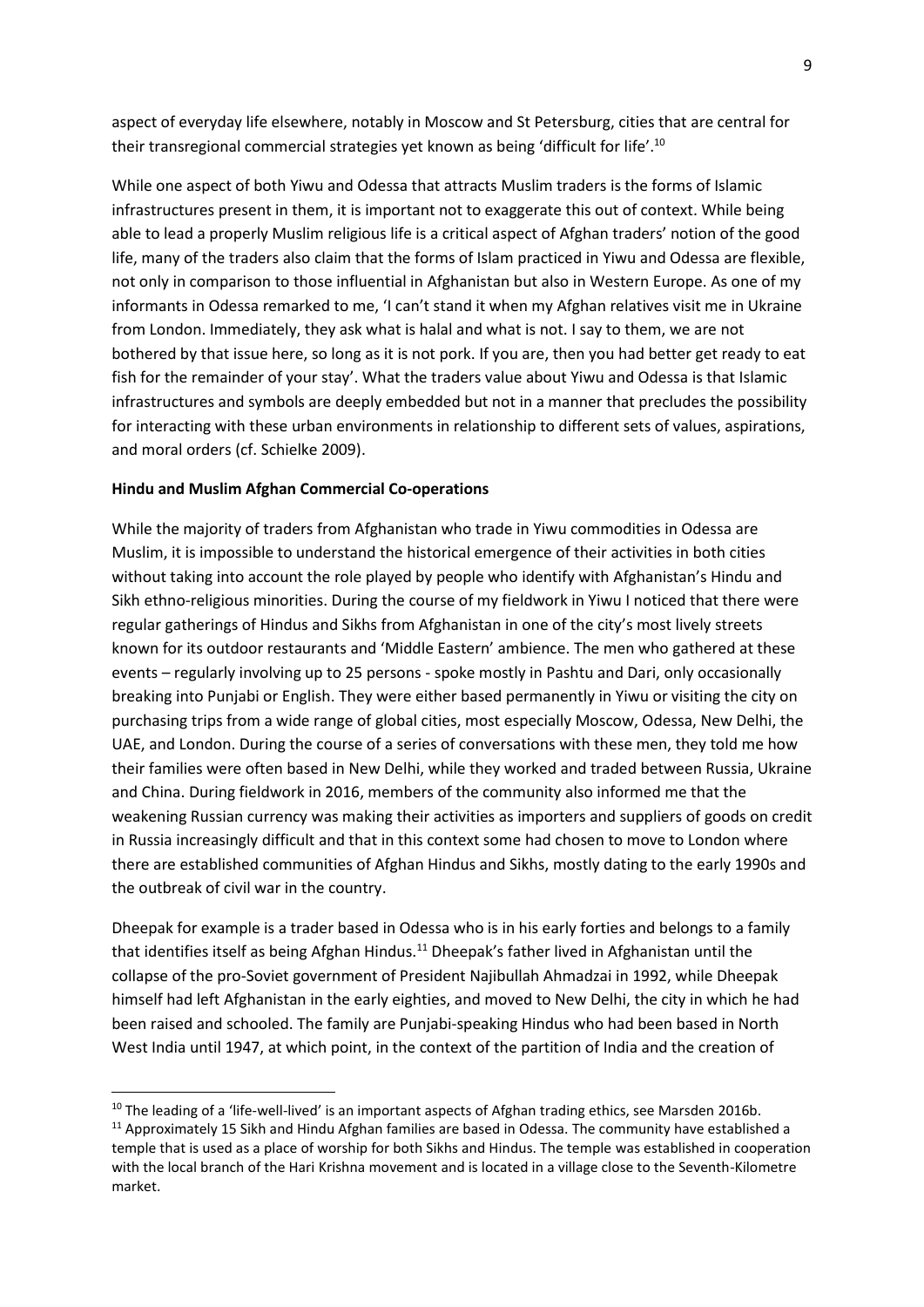Pakistan, Dheepak's grandfather moved to Afghanistan, settling in the environs of the eastern city of Jalalabad. The family had been active in various types of commercial activity in Afghanistan, including the official barter trade in dried fruits and wood that took place between Kabul and the Soviet Union – it was in connection to this trade that one of Dheepak's father's brothers had visited Ukraine in the late 1970s. By the beginning of the 1980s, in addition to working in Soviet-related traders, the family had become the sole sale agent in Afghanistan for Toshiba electronic products. The products were imported to Afghanistan from Japan by a Kabul-based Sikh; Dheepak's father's trading agency was responsible for the wholesale of the goods in Afghanistan, allowing him to make a name for himself and his family members as trustworthy operators in Kabul's central wholesale market, the *mandawi*. During the 1980s other family members started to travel to and from Kabul and cities in East Asia, most especially Hong Kong, a city in which traders from Afghanistan currently based there told me that was home to approximately forty Afghan trading companies in the 1980s. During the 1980s, Dheepak's family members purchased digital watches that I have been told were especially popular with the Soviet Union's Red Army Afghanistan-stationed soldiers. There appears to have been a barter-style trade between these Hong Kong-made modern watches and the highquality Soviet-made time pieces that army personnel bought with them from the USSR. Like many other Hindu families, Deephak lived in a street in Kabul's Kart-e Parwan neighbourhood, in the environs of which both Hindu temples (*mandir*) and Sikh gurdwaras were constructed by merchant families identifying with these ethno-religious minority communities. The family had done well enough in its various trading activities to own their own property in this part of the city by the mid-1980s.

According to officials with whom I have spoken in the pro-Soviet government of Dr Najibullah Ahmadzai (d. 1995), the administration made efforts to keep Hindus and Sikhs in Afghanistan, not least because their skills in the arts of trade and money exchange were central to the country's economy. However, after the collapse of Dr Najibullah's government (1992) and in the wake of the rise to power of mujahidin groups, many of the country's Sikh and Hindu traders left the country, moving to India, either flying on commercial airlines or using clandestine routes that passed through Pakistan. After the rise to power of the mujahidin forces in Kabul, many of the houses owned by Sikhs and Hindus in the Kart-e Parwan neighbourhood were occupied by influential figures associated with the mujahidin; after returning to Kabul in the context of the defeat of the Taliban by the US and a range of mujahidin groups, these mujahidin-aligned strongmen were purportedly involved in the illegal sale of the same properties for inflated \$US prices. The years of the Taliban's control of Kabul saw restrictions placed on Afghanistan's Hindu and Sikh communities, Hindus being instructed, for example, to wear insignia that identified them as non-Muslim *dhimmi*s (minorities).

Dheepak's family were permanently based in India for over a decade after leaving Kabul, yet, as was the case for many other Hindu and Sikhs who had moved to the country from Afghanistan, they found conditions of both life and business in India difficult. On the one hand, access to official permits and citizenship was difficult if not impossible for these historic Indian diasporic communities that had long ties to Afghanistan and India's North West Frontier. <sup>12</sup> On the other hand, business conditions in India were not favourable to the type of trading activities in which such families were specialised: there were high levels of competition in India's markets, and major Indian traders were

1

<sup>&</sup>lt;sup>12</sup> On Afghanistan's Sikh and Hindu trading communities and networks, see Dale 2002; Hanifi 2008; Markovits 2000.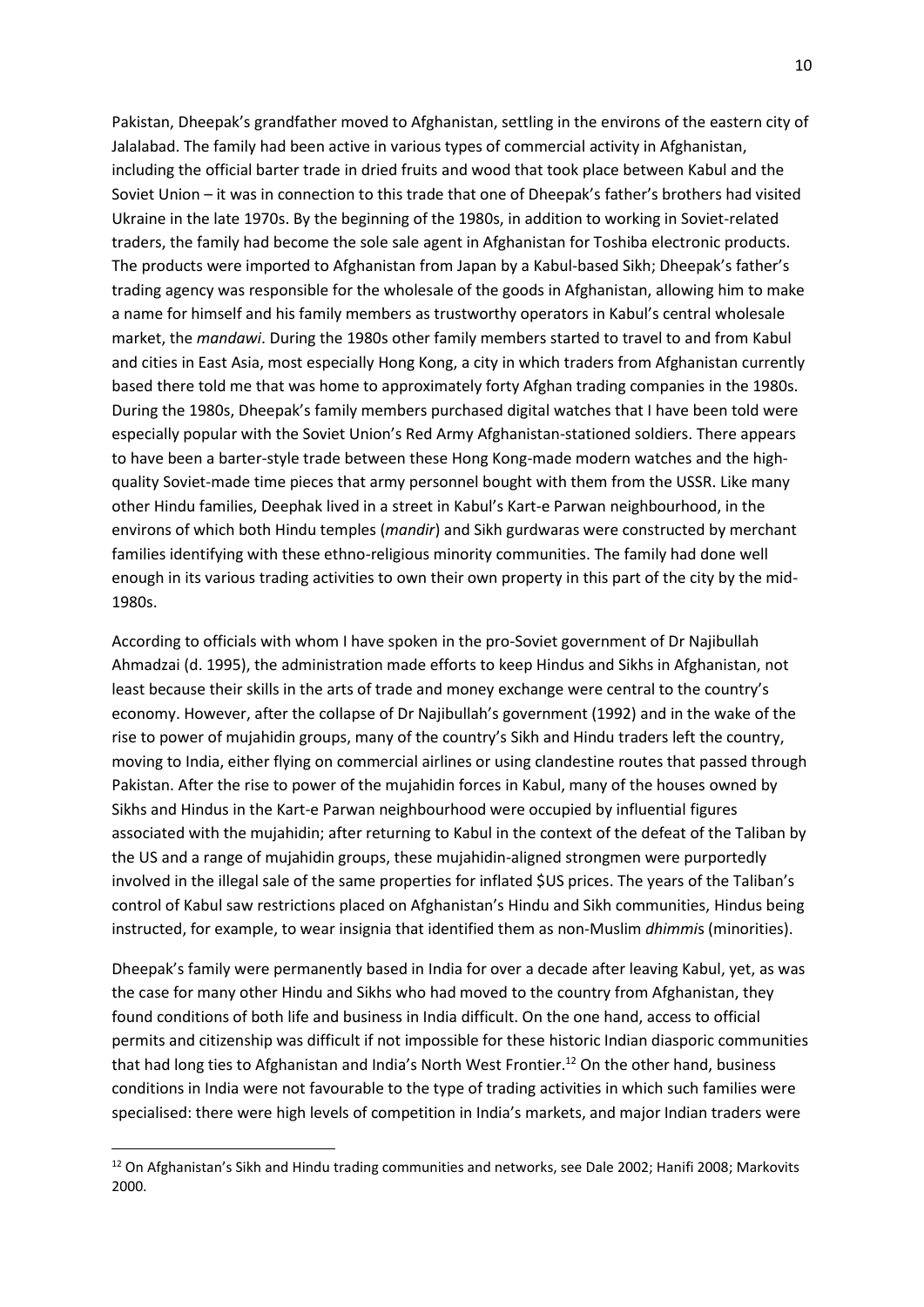able to run businesses on miniscule profit margins. In the face of these difficulties, Dheepak and his father moved from Delhi to Tashkent having heard from Afghan traders based in Central Asia of the types of business opportunities that Uzbekistan offered in the years following the collapse of the Soviet Union. In Tashkent, Dheepak and his father (the family's women stayed on in Delhi where they were supported by Dheepak's elder brother who was training to be a doctor) functioned as 'shuttle traders': they brought 'all types of goods' from Dubai to Tashkent on a regular flight. Whilst Dheepak remembers working conditions as having been 'difficult', largely as a result of the hostility to the presence of foreign traders in the city of the local police force and security agents, the business was successful: father and son were able to make a decent living for themselves, while also sending funds back to India for their families.

Having worked for three years in Tashkent, Dheepak moved to Moscow, another city that is well known historically to Hindu and Sikh traders from Afghanistan. Until the end of the nineteenth century, Sikh and Hindu communities from Afghanistan had stationed themselves in Moscow in order to arrange the money transfers that made trade between Kabul and Russia possible (Hanifi 2011). While the scope for such activities was dramatically narrowed during the high years of the Soviet Union, traders such as Dheepak's uncle did keep these links alive from the 1960s onwards, mostly through their involvement in official barter trade. During his time in Moscow Dheepak was involved in the trade of Chinese goods to Russia. In the early 1990s Sikh and Hindu traders from Afghanistan were amongst some of the first traders to import goods to Russia from Asia (initially from Hong Kong where they had established contacts, and in later years Taiwan, Thailand, and eventually China). The networks involved in this type of trade, however, were not exclusively 'Hindu': men such as Dheepak's father distributed commodities as loans (*qarz*) to Muslim traders from Afghanistan who had moved to Russia and Ukraine after the collapse of the pro-Soviet regime in which they had served and the subsequent outbreak of a civil war involving the countries' mujahidin factions (Marsden 2015).

Dheepak's stay in Moscow, however, was shorter than expected: he was attacked on his way between the market and his rented apartment and lost a large sum of money as a result. After this, Dheepak moved to Kiev in Ukraine where his uncle (who as we have already seen had been travelling to Ukraine since the 1970s in connection with the official Afghanistan-USSR barter trade) ran a well-established business in the Troeshina wholesale market in Kiev. Dheepak told me that he initially worked for his uncle for a paltry salary of \$50 a month simply because he wanted to learn the business, and find out how to be a successful trader in Ukraine. He went on to tell me, however, that he soon left his uncle's business because he realised that it would be impossible to learn how to trade from a relative: those close to you can never deliver the discipline that a successful masterapprentice relationship requires. For some years, then, Dheepak sold goods on a percentage basis in Kiev, taking the goods from importers based in the bazaar, and selling them in the city's markets.

After a while, Dheepak was able to bring his father to Ukraine from Tashkent, helping him to adjust to the city's business practices over the coming years. In the late 1990s Dheepak and his father entered into a business partnership with a leading Odessa-based Afghan Muslim trader. The trader, Riaz, at the time aged in his early forties, had studied in one of Odessa's military academies, and only returned to the city in 1992. The Muslim and Hindu traders pooled capital and travelled to Dubai and Taiwan in order to bring goods for sale in Odessa. Additionally, these traders also formed a 'group' (*gruh*) that brought commodities to Ukraine for other traders of Afghan background working in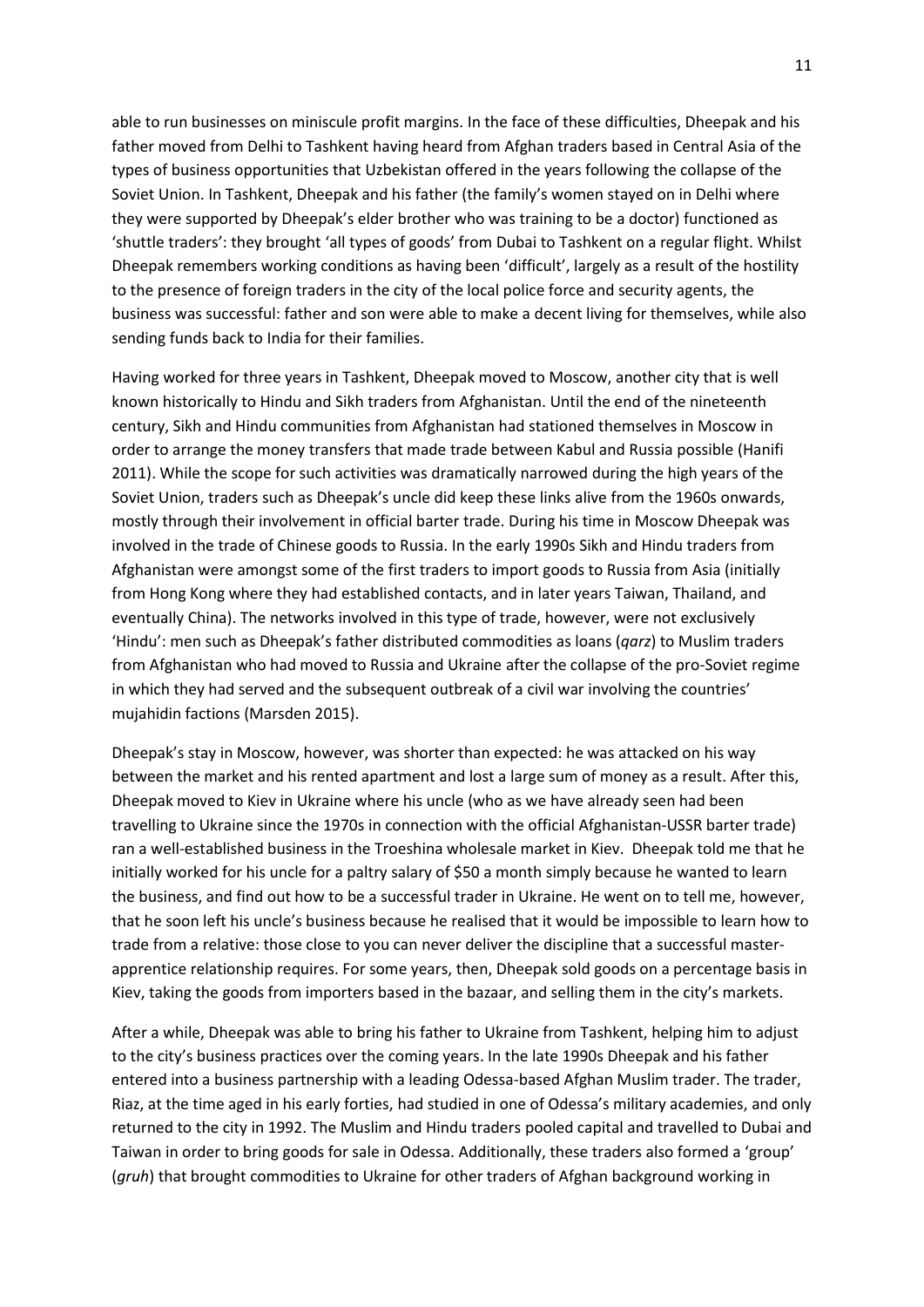Ukraine, charging their clients a percentage of the total costs of the products they brought for them. During this phase of their trading activities, the partnership had to contend with competition from traders newly arriving from Afghanistan who were seeking to take control of a large share of the now very profitable market using finances brought from Kabul. Dheephak recounted to me how during these years some Afghan Muslim traders had sought to force him and his father out of the market. He claimed that it was only the support of the Muslim traders with whom they had developed established business partnerships that had allowed them to withstand the pressure and to continue to trade in the city. By the early 2000s, Dheephak and his father had switched their activities from shuttle trading between Dubai and Taiwan to Yiwu. Rather than selling 'all types of things', father and son had now also moved into a specialist trading operation – the working glove – which they purchased in Yiwu's Futian market as well as directly from factories elsewhere in China. The business has been a high-volume activity for several years, although, he told me in 2016, the financial crisis of 2008 and then the conflict between Russia and Ukraine in 2014 had resulted in the market 'slowing' and ultimately reducing the size of their overall trading activities. Whereas Dheepak had travelled to Yiwu in China approximately once a month in the mid-2000s, by the time I spoke to him in the summer of August 2016, he only made the trip on three or so occasions each year.

Indeed, the state of the market in Odessa, and the fact that his children were now finishing their schooling and soon to start at university had led Dheepak to think seriously about his future in Ukraine. On the one hand, Dheepak told me, his daughter would be expected to marry someone from within the community of Afghan Hindus, and there were very few such marriageable men in Odessa. On the other hand, the bazaar had been 'asleep' (*khow*) for many months, he was now eating into his family savings in order to keep the businesses going, and did not know how long this situation would last. Yet Deephak was also very reluctant to move elsewhere – 'how many times can I go somewhere, find a new house for my family, build up a new business, learn the new culture – it is very tiring and I am tired of it', he told me one day as we sat in his shop in the market. Despite these reservations of moving on once more, Dheepak was considering making a visit to London: being in possession of a UK business visa that he had yet to use, he told me that he needed to travel to the UK anyway should he wish to make a successful visa application for the country in the future. There was also a new scheme for issuing business visas to people who invested in the country, he told me, and so during his stay in the UK he would also explore the possibility of using that scheme to relocate his family to the UK. This was a strategy that other Afghan Hindu and Sikhs had purportedly used to gradually shift their business activities from Odessa to London.<sup>13</sup>

Deephak's life history demonstrates the centrality of cooperation involving Hindu, Sikhs and Muslims from Afghanistan to the commercial networks that connect Yiwu and Odessa to one another today. Such cooperation has proved vital to commercial portfolios established in the context of exile and international migration. Traders such as Dheepak and his father and uncles supported the activities of Muslim Afghans by providing commodities and credit; they also entered joint partnerships that allowed all traders to access commercial suppliers in Asia with the relatively low levels of capital in which they were in possession. Finally, while there had clearly been tensions between Afghan Muslims and Hindus/Sikhs, these had been mitigated by traders offering support of both a political,

1

<sup>&</sup>lt;sup>13</sup> Sikh and Hindu traders of Afghan background tend to run their business in Southall, a historically important neighbourhood for South Asian communities.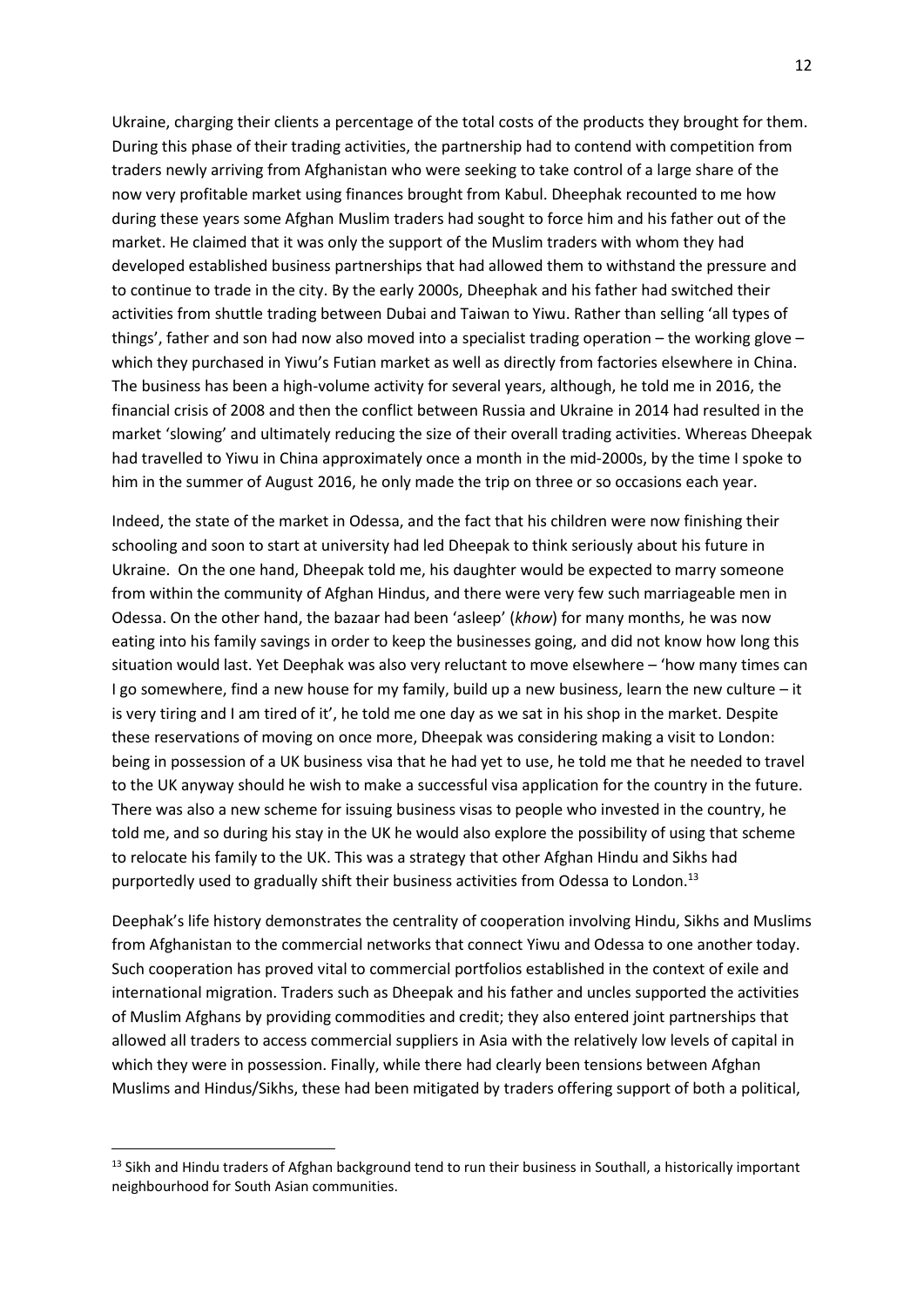economic, and social nature to one another, and recognising in a competitive economic environment, the mutually beneficial nature of the commercial ties that had brought them together.

#### **Islamic Cosmopolitanism?**

Having explored the forms of cooperation that saw Hindu and Muslim traders from Afghanistan working alongside one another in Odessa's Seventh-Kilometre market, I now address the role played by such multi-dimensional networks in connecting Yiwu and Odessa. Doing so reveals how far the forms of trust and reputation accounting upon which such networks are founded arise not merely from either pre-existing forms of trust based on kinship or ethnicity or from cooperation in the context of exile and migration: rather, what is also evident in Odessa is the reproduction of commercial relations over generations.

Having been born in Afghanistan, brought up in India, and intermittently lived in Uzbekistan, Russia, and China, Dheepak now sat at the desk in his spacious shop in Odessa's Seventh-Kilometre market. He counted his earnings for the day, and gave instructions to a Muslim labourer from Guinea whom he employed in his shop about which boxes of the type of Chinese-made working gloves in which he dealt to move from the display area in front to the storage area at the back. Another employee, a Muslim man in his thirties from Jhelum in Pakistan's Punjab province, also shifted boxes of gloves around the interior of the shop. Meanwhile news from India was beaming out of a television set positioned directly opposite from the desk at which we were sitting.

Dheepak was not alone in his shop that day, though his father, who now ran a small business across the Kharkovsky Square (so named because it is the part of the market in which the buses that freight goods from Odessa to Kharkiv park) of the Seventh-Kilometre, had not joined his son for their usual cup of mid-morning chilled green tea delivered to the shop by a mobile café run by a Ukrainian from Odessa. Father and son were at loggerheads over the former's wish to make a substantial payment to his elder son, a fully trained doctor based in New Delhi with his family. Dheepak had argued that it was he who had worked hard to develop the family's business activities and that as his brother already owned a home and enjoyed a stable salary, there was little need for him to take a slice of the profits of a company that he had contributed little directly towards. The conflict had grown to such a level of intensity that father and son no longer lived under the same roof, the father having moved with Dheepak's mother to a small flat, whereas Dheepak lived with his family in a large and highly valuable detached house with garden.

A further man present in the room was Nasir, a Farsi-speaking trader in his early forties whose family is originally from a mountainous region in north eastern Afghanistan; the family, however, have been based in Kabul since the early 1980s. Nasir currently lives in Yiwu where he runs a trading company that assists traders visiting the city in the sourcing, purchase, storage, customs clearance, and transportation of commodities. Nasir moved to China from Afghanistan in 1998 having been awarded a Chinese-funded scholarship by Afghan officials connected to the mujahidin government led by Burhanudin Rabbani (d. 2011). Nasir studied International Relations at a respected Chineselanguage university in eastern central China, and went on to successfully study for an MA in the same institution. It was only in 2006 that Nasir turned his Chinese-language skills (fluency in both written and spoken Chinese) to use in the field of trade, opening a trading office in Yiwu. He told me that during his student years he had known of their being Afghan traders in Yiwu, but had focused on his studies and so had never had the time to visit the city.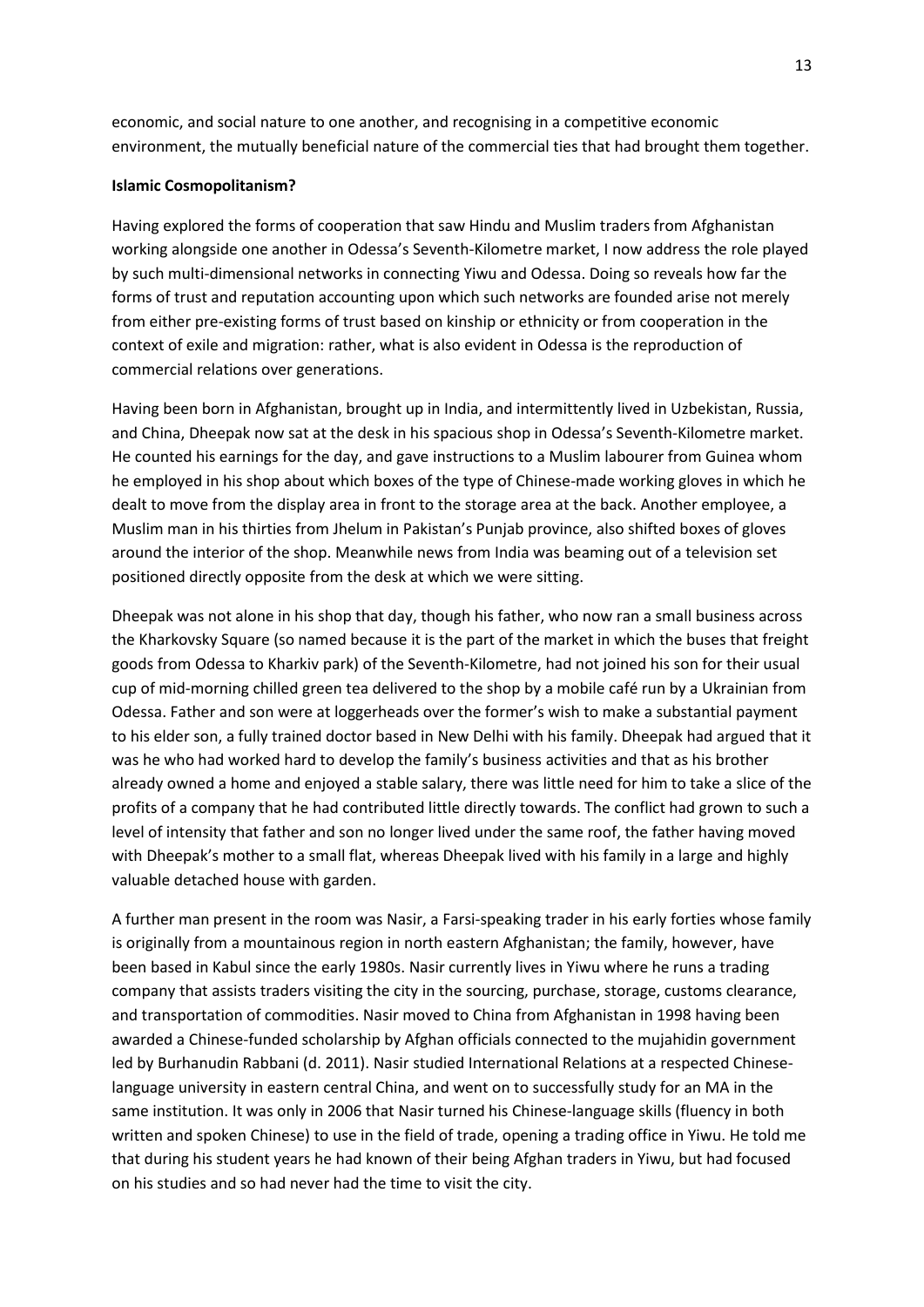Initially, Nasir's was actively involved in the lively trade of small commodities between Yiwu and Afghanistan: he facilitated (for a commission rate) the shipments of traders who were based in two of Kabul's main wholesale markets (the Mandawi and Bush markets). This type of business mainly revolved around the type of commodities that are popular amongst the many private security companies that were established in Afghanistan in the years of NATO occupation – heavy duty boots, reporter-style waistcoats, and equipment such as torches, for example. Traders from Nasir's home region in eastern Afghanistan were especially active in this trading niche. This was partly because of their connections to former mujahidin commanders who had now moved into the private security business or successfully sought employment in the Ministry of Defence. Another reason that people from Nasir's region themselves give for being successful in these activities is that their villages are located close to the Afghanistan-Pakistan border; as a result, their region had been sited on historic trade routes, and its people thereby regarded nationally as being expert traders.

Due to the gradual withdrawal of NATO forces after 2014, and restrictions on the activities of private security companies in the country, however there was a substantial decline in this type of trade between China and Afghanistan. In the context of these changes, Nasir had sought to create new geographical niches in his portfolio of trading activities. Nasir assisted, for example, a Pashtospeaking trader based in London with the shipping of bags and suitcases between Yiwu and London. But it was in Ukraine where Nasir had developed his business activities most successfully, especially in the eastern city of Kharkiv where several traders from his region of eastern Afghanistan were based. The traders in Kharkiv used Nasir and his fluent Chinese to buy and arrange for the transportation of goods from Yiwu to Ukraine. Nasir was employed on a commission basis by these merchants when they visited Yiwu on their annual trips to source and procure commodities to sell in Kharkiv. He also used new technologies, especially the Chinese App, wechat, in his trading activities: traders in Kharkiv send photos of the goods they require, and Nasir informs them about the costs of purchase, storage and transport of these before deciding whether to arrange a deal. Additionally, due to his relation with Chinese suppliers in the Futian market, as well as with the factories that supply these, Nasir is able to arrange for the Kharkiv-based traders' shipments to be delivered on credit basis, usually meaning that they are expected to make a partial payment on the purchase of the commodities, and to pay the remaining amount three months after their despatch from China.

Nasir had travelled to Ukraine in the summer of 2016, along with his wife and their three-year-old son, in order to meet with his business clients in the cities of Kharkiv and Odessa. Such visits form an important element of the business activities of such China-based traders, and are an important way in which their trading networks are sustained and expanded. Six months after visiting Odessa, for example, Nasir also made a trip, with a friend and business partner from Afghanistan (also based in Yiwu) to Moscow. These trips are used to both explore new markets and make relevant business contacts, but also to follow up on the collection of overdue debts from the previous season's trading. The traders effortlessly switch between the blocs of flats in which they live in Yiwu with the homes of their friends and business associates in Odessa, Moscow, and Kharkiv. Nasir had told me that he was interested in seeking out clients in Odessa, and it was partly with this aim in mind that he had visited the city. During his visit to the city, he also took me to see a Pashto-speaking man from south eastern Afghanistan who sold cosmetics in Odessa, and with whom one of his associates in Yiwu was involved in a conflict over the costs of shipping goods between Yiwu and Odessa.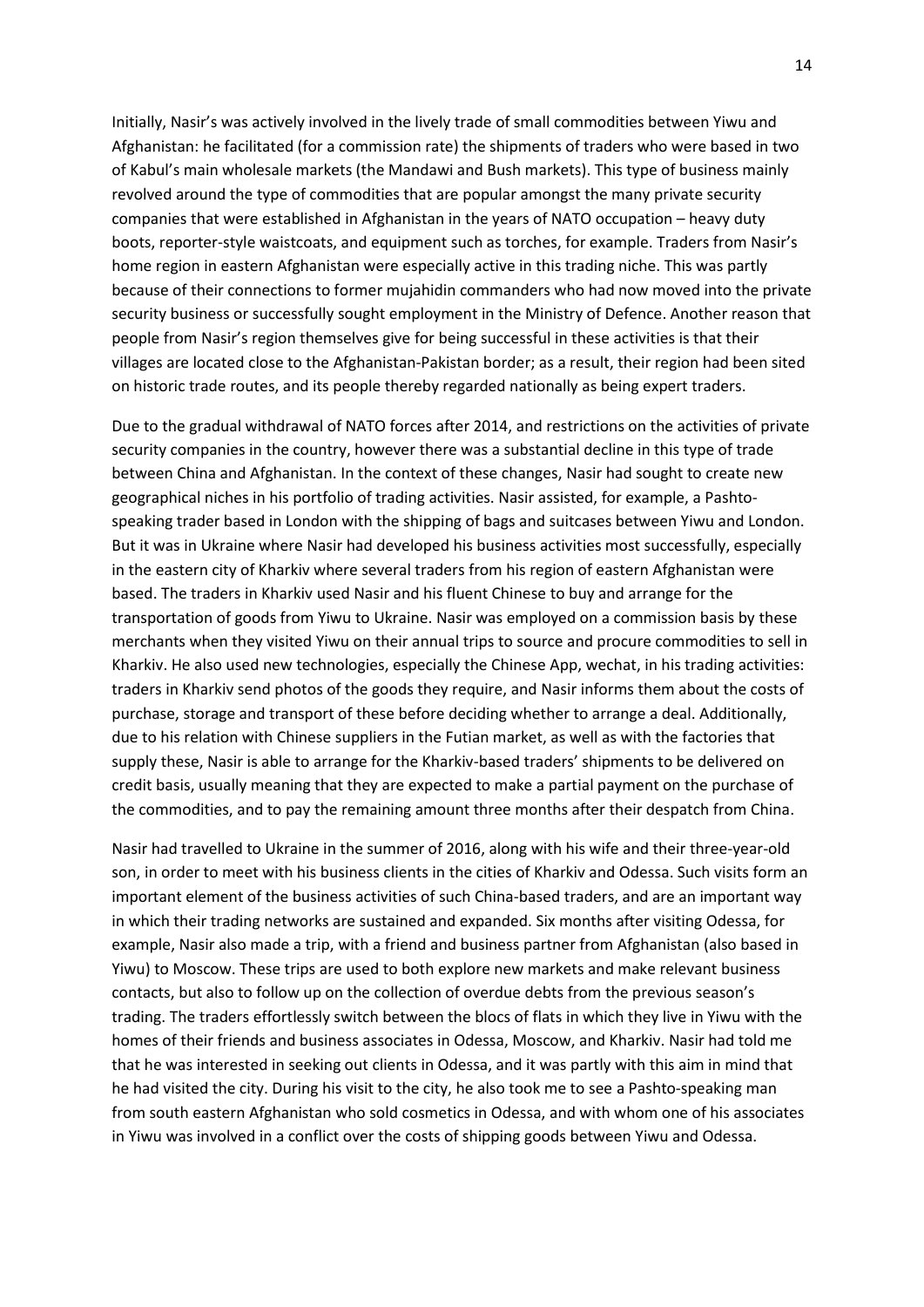In addition to catching up with business partners, smoothing over conflicts that had arisen in the preceding months, and recovering unpaid debts, Nasir had also visited Ukraine to arrange for the circumcision of his young son, an operation that had been performed by an Azeri doctor based in the city of Kharkiv. According to Nasir, the operation, which he believed was crucial for all Muslim boys to undergo, was rarely carried out in China, and, when it was, Chinese surgeons performed the procedure in such a manner that the child's penis did not heal for several months. The young boy and his mother were sitting with us in the shop that day.

Nasir and Dheepak conversed with one another in Farsi, though Dheepak told me he had not learned the language in Afghanistan or from his father who spoke both it and Pashto fluently, but over the course of the many years that he had worked alongside traders from Afghanistan in Tashkent, Kiev, and Odessa. I had come to know about Nasir and Deepak's relationship in Yiwu when Nasir had remarked that other traders from the same region of eastern Afghanistan as him had been shocked to discover that he preferred to be hosted by a Hindu Afghan than 'one of his own'. Indeed, confirming the important role that the provision of hospitality plays in the enactment of and claims to be cosmopolitan (Werbner 2016), Nasir chose on his trip to Odessa to accept the hospitality (*mehmon dusti*) of his Hindu friend and partner, rather than the offers of men from his ancestral region of Afghanistan. After the shop closed for the day at 12 noon, Dheepak, Nasir, and myself were invited by a group of three traders from Nasir's home region for a dinner in an Afghan restaurant in Odessa that was owned by a further trader from Nasir's home region. Having eaten, we returned home to Dheepak's house: Nasir's wife and young child had been there all along with with Dheepak's wife and children, chatting and sipping tea from a pot that the Hindu family had brought with them from Kabul on leaving the city in the early 1990s.

Nasir and Dheepak's relationship however arose from more stable foundations than merely the odd encounter in Yiwu or Ukraine. Nasir's closest friend and associate in Yiwu is Atiq, a man in his midthirties who is from an established Kabul-based trading family, and whose ancestral home is in a small town in the east of the country close to Nasir's home region. While young, Atiq has already performed the haj pilgrimage on several occasions and lives with his Afghan family in Yiwu – both public markers of his personal success as a trader, and reputation as someone who is honest and trustworthy. Atiq's trading skills, however, have a long pedigree: his father is widely talked about by traders in Yiwu and beyond as having been one of Kabul's first principal merchants to bring commodities from China to Afghanistan, notably the *bicycle-e chinooie* (Chinese bicycle) that was popular with city children in the country during the 1990s, and imported from Hong Kong. Dheepak told me how his father and Atiq's father had worked together closely in Kabul bazaar in the 1970s and 1980s – Atiq's father would give goods on credit to Deephak's family that he had brought from Hong Kong, and Dheepak's father would sell these in the bazaar to merchants from across the country. On the basis of Atiq's reference, I was told, Nasir and Dheepak had commenced working with one another.

Several dynamics were thus visible in a shop in Odessa in which Chinese-made working gloves were sold at wholesale prices. Most obviously, the shop was a meeting place for traders and workers from countries across 'the global South', ranging from Guinea in Africa, to Pakistan, China, Afghanistan, and India in Asia. A relation that was central to this site of interaction in long-distance trading networks in Ukraine today, however, was between a Hindu and a Muslim, both of Afghan nationality. While Dheepeak's family had left Afghanistan in the context of the rise to power of the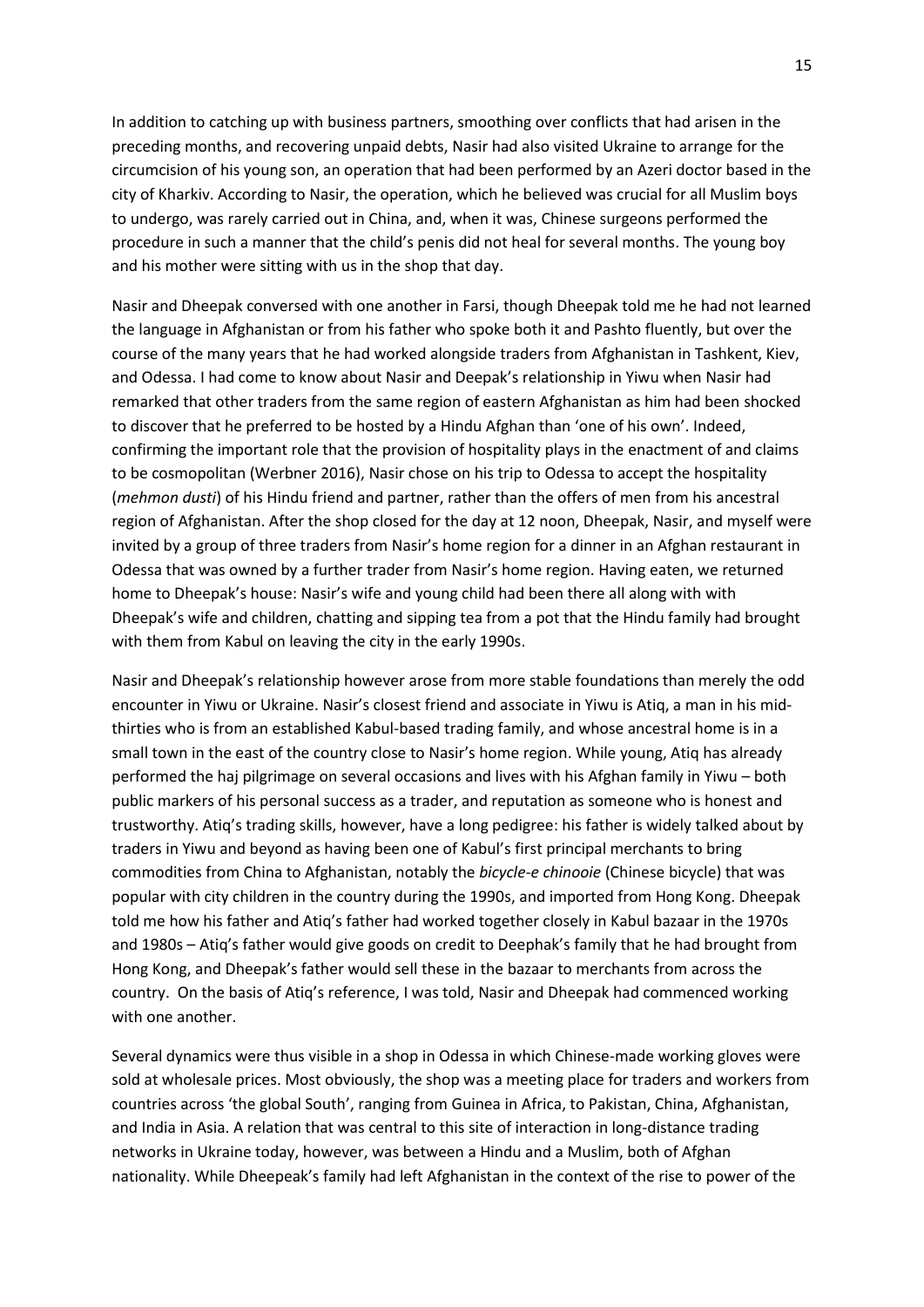mujahidin, Nasir had benefitted from the same grouping assisting him to secure a scholarship to study in China. Such relations are not however only fashioned in the context of modern forms of 'globalisation'; they stretch back, rather, over several generations, and are intricately connected to an inter-generational circulation of credit, commodities, and reputations, as evidenced by the ties between Dheepak, Atiq and Atiq's father.

## **Conclusion**

Yiwu and Odessa both occupy an important position in the commercial and geographical horizons of Asia's Muslims. This paper has sought to document the particular role played by Muslim trading networks in the interaction between these two cities that lie beyond the conventional boundaries of Muslim Asia. It has highlighted the role played by the Cold War in re-energising Odessa's role as a site of Muslim commerce and sociability, and of economic reform in China as a trigger for the emergence of Yiwu as a new type of Muslim-oriented trading node. The paper has suggested that while Yiwu and Odessa might be both relatively new sites of Muslim commerce, the commercial activities of the mobile traders who work within them have relied on historically durable social types of social relations and institutions in building their trans-regional business profiles. Focusing on the social relationships that are significant to the activities of the traders who work and live across Odessa and Yiwu simultaneously illuminates an aspect of contemporary Muslim commercial networks that is barely touched upon in existing accounts. Rather than pointing to the significance of reformist Islam or adherence to Sufi brotherhoods as factors explaining the durability of such networks, my ethnography suggests the significance of cosmopolitanism and flexibility to the modes of being Muslim enacted by Afghan participants in the Yiwu-Odessa trade. My aim has not, however, been to present a celebratory rendering of this mode of cosmopolitanism. Rather, the forms of cosmopolitanism evinced by men such as Dheepak and Nasir arises from the pragmatic concerns of hard-nosed traders whose lives are caught at the cusps of multiple forms of co-dependencies (cf. Alavi 2015). Men such as these are seeking to make profit together while continuing to demonstrate their loyalty and adherence to their regional and ethno-religious communities. They are setting to this task in the context of a contentious contemporary geopolitical environment and a past scarred by violent conflict and hardened identities. Interactions between individuals affiliated to Islamist movements who chose to be the guests of Hindu Afghans rather than fellow Muslims, brings into sharp relief the need to understand the ways in which historic expressions of Islamic cosmopolitanism are finding new contexts in which to take hold.

### **Bibliography**

Ahmed, Shahab. 2016. *What is Islam? The Importance of Being Islamic*. Princeton: Princeton University Press.

Alavi, Seema. 2015. *Muslim Cosmopolitanism in the Age of Empire*. Cambridge, MA: Harvard University Press."

Anderson, Paul. 2011. "Threads of Virtue: the Ethical Lives of Syrian Textile Traders." Unpublished PhD doctoral thesis, University of Edinburgh.

Aslanian, Sebouh David. 2014. *From the Indian Ocean to the Mediterranean: The Global Trade Networks of Armenian Merchants from New Julfa*. Berkeley: University of California Press.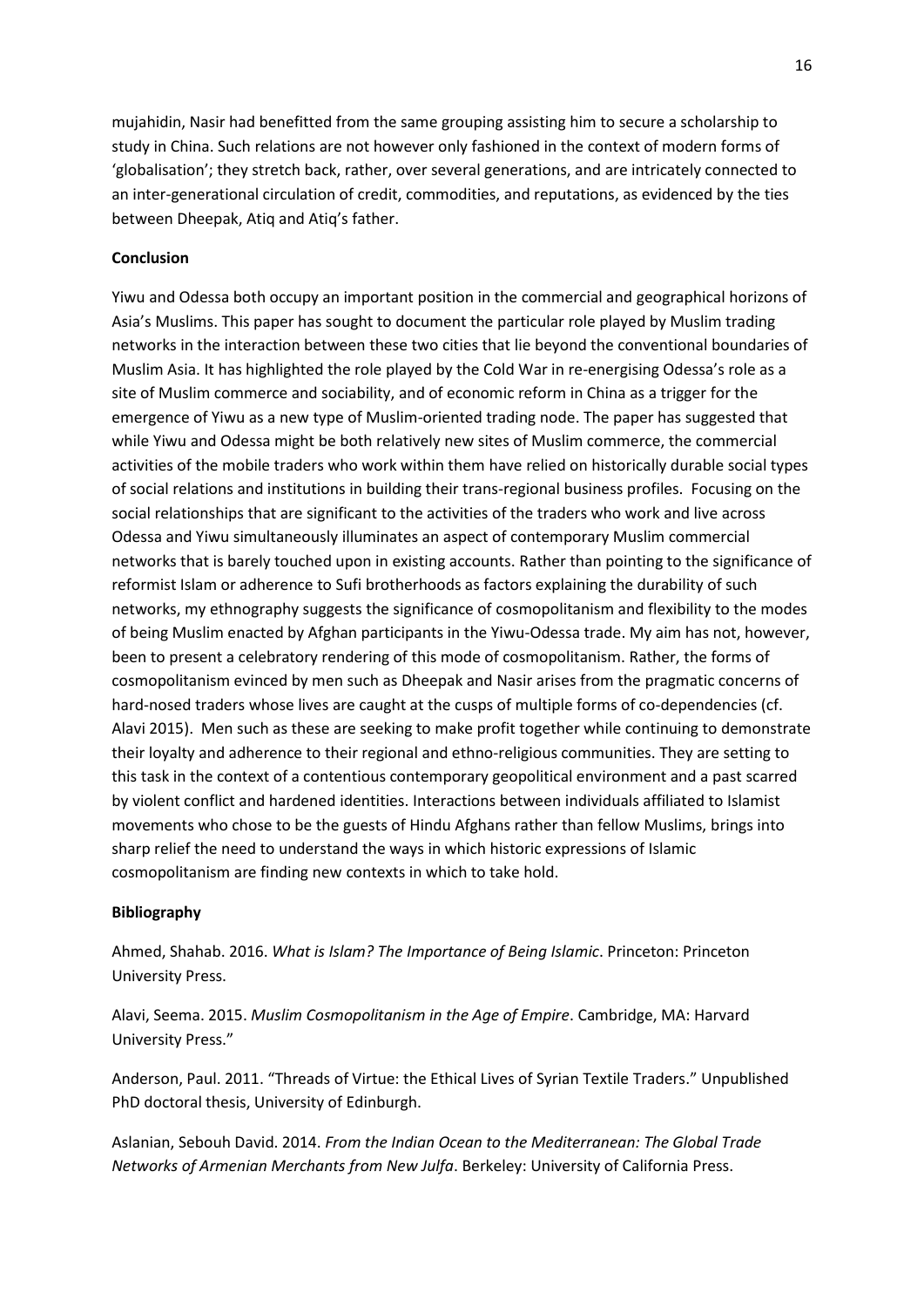Barth, Fredrik. 1983. *Sohar: Culture and Society in an Omani Town*. Baltimore: The John Hopkins University Press.

Bose, S. and K. Manjapra. (eds.). 2010. *Cosmopolitan Thought Zones: South Asia and the Global Circulation of Ideas*. Palgrave: New York.

Can, Lale. 2012. "Connecting People: A Central Asian Sufi Network in Turn-of-the-Century Istanbul". *Modern Asian Studies* 46: 373-401.

Dale, Stephen. 2002. *The Indian Diaspora in Central Asia and its Trade*. Leiden: Brill.

Erie, Matthew. 2016. *China and Islam: The Prophet, the Party, and Law*. Cambridge: Cambridge University Press.

Geertz, Clifford. 1978. "The Bazaar Economy: Information and Searching Peasant Marketing". *American Economic Review* 68:28-32.

Gilroy, Paul. 2005. *Postcolonial Melancholia*. New York: Columbia University Press.

Gladney, D. 1996. *Muslim Chinese: Ethnic Nationalism in the People's Republic*. Cambridge, MA: Harvard University Press.

Grant, Bruce. 2010. "Cosmopolitan Baku." *Ethnos* 75 (2): 123-147.

Gelvin, J. and N. Green. 2013. "Introduction: Global Muslims in the Age of Steam and Print." In *Global Muslims in the Age of Steam and Print* edited by James Gelvin and Nile Green, pp. Berkeley: University of California Press.

Green, Nile. 2016a. "The Demographics of Dystopia: The Muslim City in Asia's Future." *History and Anthropology* 27 (3): 273-295.

--- 2016. "The Afghan Discovery of Buddha: Civilizational History & the Nationalizing of Afghan Antiquity." *International Journal of Middle East Studies* 48, 4: 47-70.

---2015. *Terrains of Exchange: Religious Economies of Global Islam*. Hurst and Co.: London.

Hanifi, S. M. 2011. *Connecting Histories in Afghanistan: Market Relations and State Formation on a Colonial Frontier*. Stanford: Stanford University Press.

Harper, T. and S. Amrith. 2012. "Sites of Asian Interaction: An Introduction." *Modern Asian Studies* 46 (2): 249–56.

Henig, D. 2016a. "Hospitality as Diplomacy in Post-Cosmopolitan Urban Spaces: Dervish Lodges and Sofra-Diplomacy in Postwar Bosnia-Herzegovina." *The Cambridge Journal of Anthropology* 34:76-92

--- Henig, D. 2016b. "Crossing the Bosphorus: Connected histories of 'Other' Muslims in the postimperial borderlands of Southeast Europe." *Comparative Studies in Society and History* 58:908-934

Heslop, L. 2015. "Signboards and the Naming of Small Businesses: Personhood and Dissimulation in a Sri Lankan Market Town." *South Asia Multidisciplinary Academic Journal*, 12: 1-25.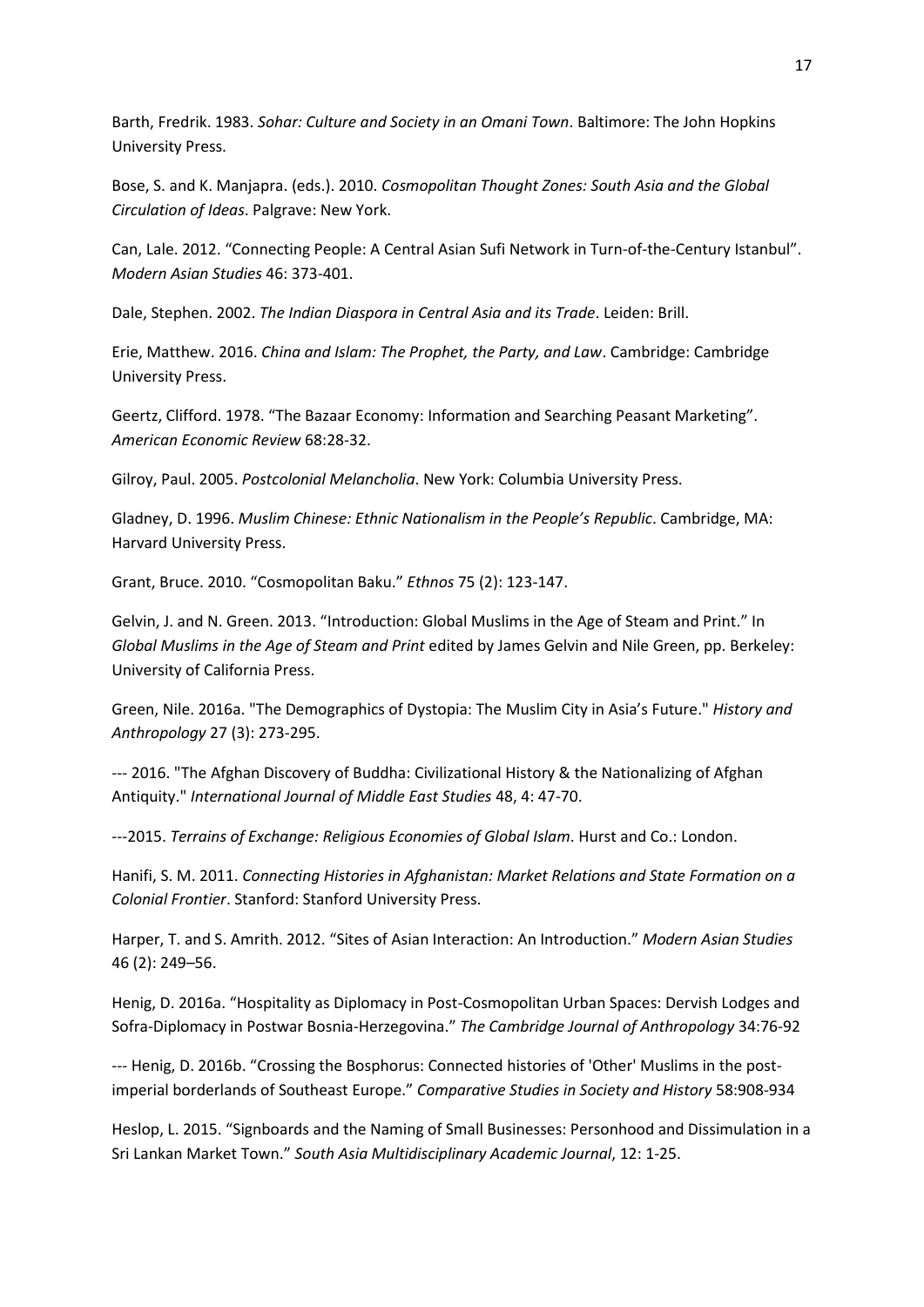Ho, Enseng. 2002. "Before Parochialization: Diasproric Arabs Case in Creole Waters." In *Transcending Borders: Arabs, Politics, Trade and Islam in Southeast Asia*, edited by Huub De Jonge and Nico Kapteinm, pp. 11-35. Leiden: KITLV Press.

---Forthcoming. 'Inter-Asia Concepts for Mobile Societies'. *Journal of Asian Studies*.

Hodgson, M. 1963. "The Interrelations of society in history." *Comparative Studies in Society and History* 5 (2): 227-250.

Humprey, Caroline. 2004. "Cosmopolitanism and kosmopolitizm in the political life of Soviet citizens." *Focaal: European Journal of Anthropology* (44): 138-54.

2012. "Odessa: Pogroms in a Cosmopolitan City." In Explorations of the Post-Cosmopolitan City, edited by Caroline Humphrey and Vera Skvirskaja, pp. 17-. New York and Oxford: Berghahn Books.

Humphrey, Caroline, and Vera Skvirskaja. 2009. "Trading Places: post-Socialist Container Markets and the City." *Focaal* 55: 61–73.

---2012. "Introduction." In Explorations of the Post-Cosmopolitan City edited by Caroline Humphrey and Vera Skvirskaja, pp. 1-16. New York and Oxford: Berghahn Books.

--- 2014. The Black Sea as Region and Horizon. *Focaal* 70: 3-11.

Humphrey C., M. Marsden and V. Skirvskaja. 2008. "Cosmopolitanism and the city: interaction and coexistence in Bukhara." In *The Other Global City*, edited by S. Mayaram (ed.), pp. 202-232 . New York: Routledge.

Lawrence, B. 2012. "Muslim Cosmopolitanism." *Critical Muslim* 2:

MacLean, D. and S. K. Nasir (eds.). 2012. *Cosmopolitanisms in Muslim Contexts Perspectives from the Past*. Edinburgh: Edinburgh University Press.

Markovitz, Claude. 2000. *The Global World of Indian Merchants, 1750–1947*. Cambridge: Cambridge University Press.

Markovits, C., J. Pouchepadas, and S. Subrahmanyan (eds.) (2003). *Society and circulation: Mobile people and itinerant cultures in South Asia 1750-1950*. London: Anthem Press.

Marsden, Magnus. 2016a. "Crossing Eurasia: trans-regional Afghan trading networks in China and beyond." *Central Asian Survey*. 35 (1): 1-15

Marsden, Magnus. 2016b. *Trading worlds: Afghan merchants across modern frontiers*. Hurst and Company: London.

---2015. "From Kabul to Kiev: Afghan trading networks in the former Soviet Union." *Modern Asian Studies*, 49 (4): 1010-1048

---2008. "Muslim cosmopolitans? Transnational Life in northern Pakistan." *Journal of Asian Studies*, 67 (1): 213-248.